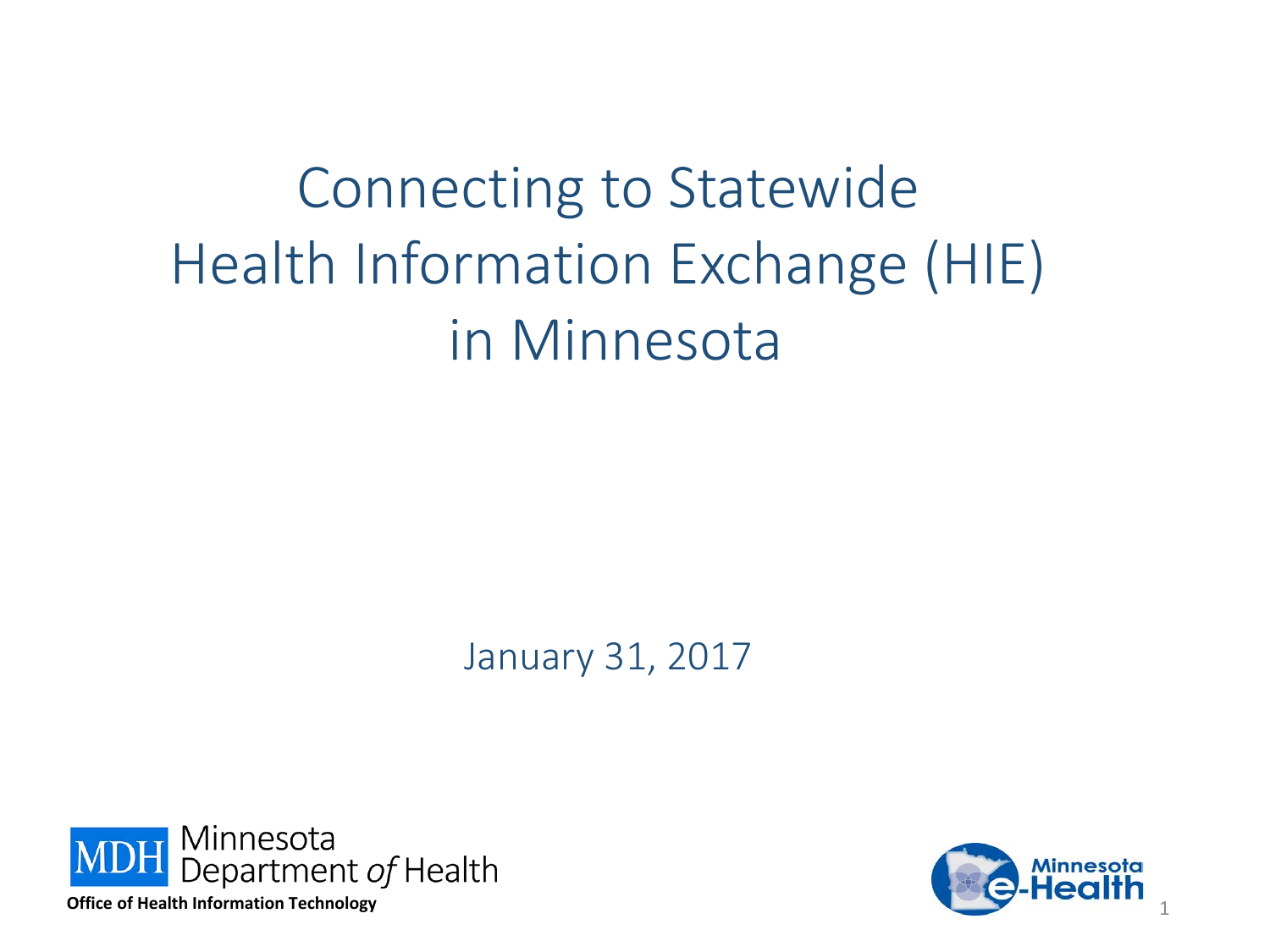# A few housekeeping reminders…

Please put your phones on mute To mute the line press \*6 Please don't put your phones on hold

#### **Questions**

Please submit your question in the chat box Questions will be answered at the end of the presentation

The presentation slides will be sent out after the webinar and also posted at:

<http://www.health.state.mn.us/e-health/hie.html#resources>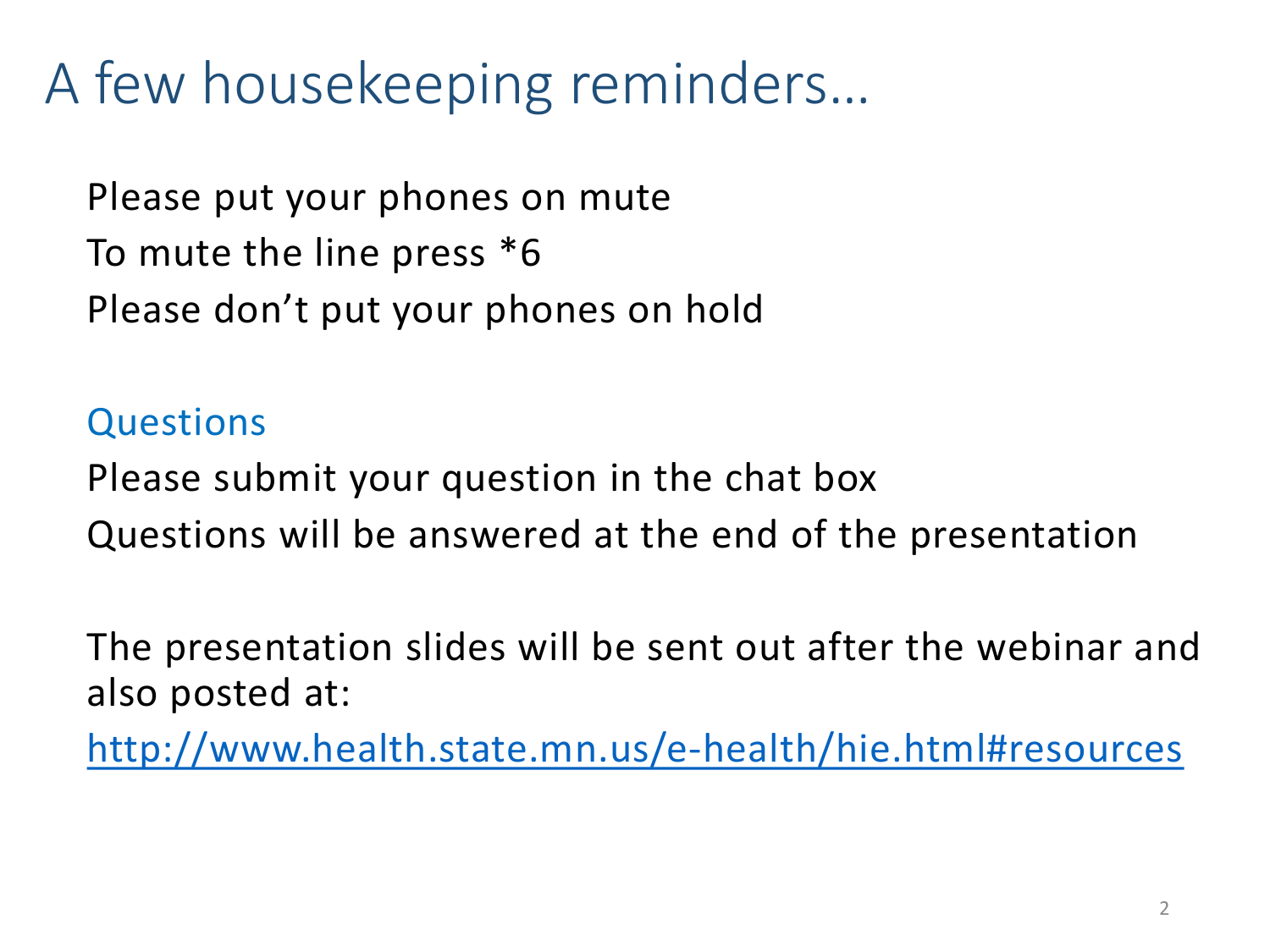# Acknowledgements

#### Minnesota Department of Health- Division of Health Policy

Diane Rydrych, Director

#### Office of Health Information Technology

- Marty LaVenture, Director
- Jennifer Fritz, Deputy Director
- Bree Allen
- Kari Guida
- Melinda Hanson
- Bob Johnson
- Rebecca Johnson
- Sam Patanoe
- Shirley Schoening Scheuler
- Sarah Shaw
- Karen Soderberg
- Susie Veness
- and the Minnesota e-Health Initiative

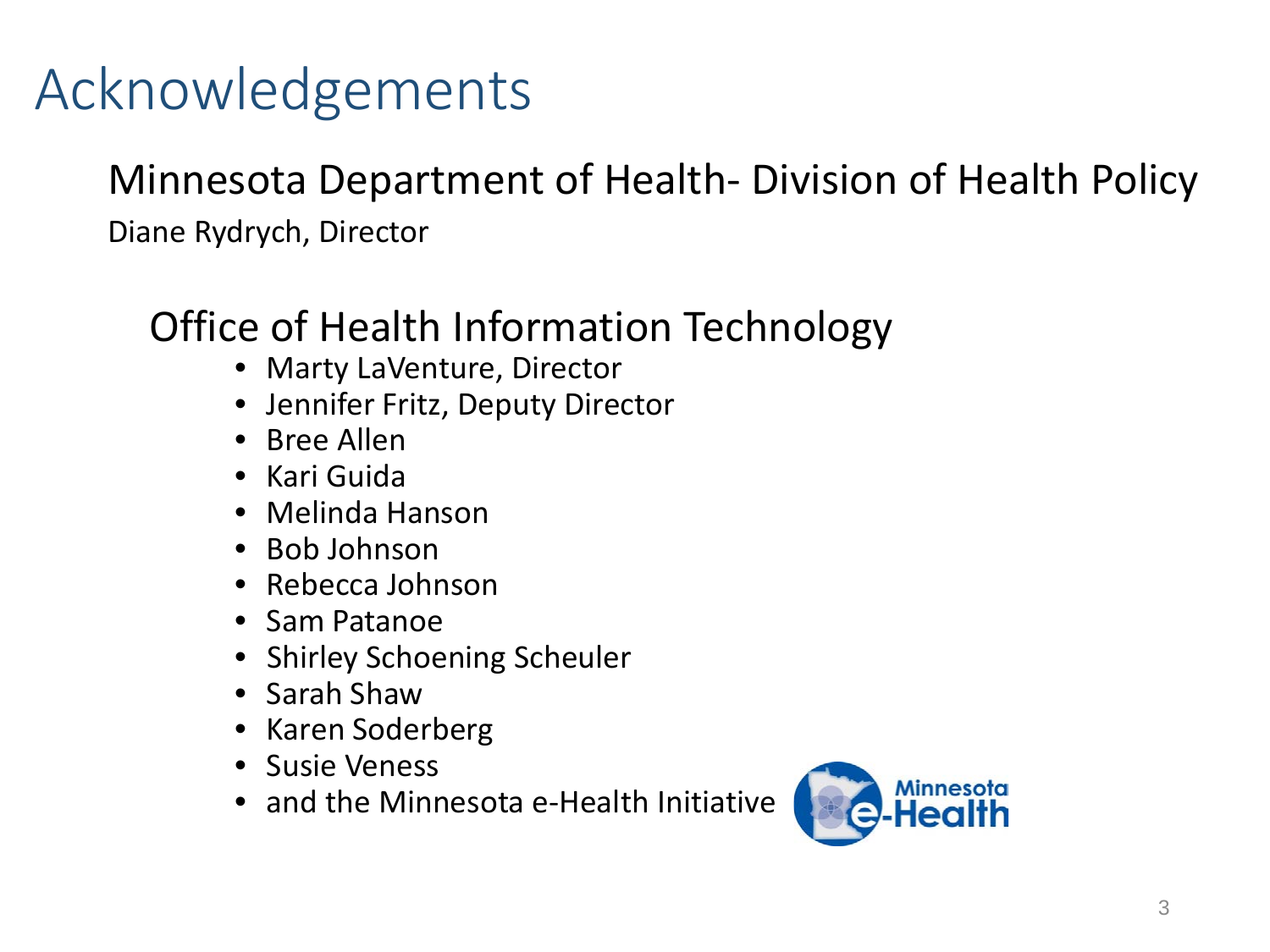### Minnesota e-Health Initiative

A public-private collaboration established in 2004

- Legislatively chartered
- Coordinates and recommends statewide policy on e-health to Commissioner of Health
- Develops and acts on statewide e-health priorities
- Reflects the health community's strong commitment to act in a coordinated, systemation and focused way



**"Vision**: … to accelerate the adoption and effective use of **Health Information Technology** to improve health care quality, increase patient safety, reduce health care costs, and enable individuals and communities to make the best possible health decisions."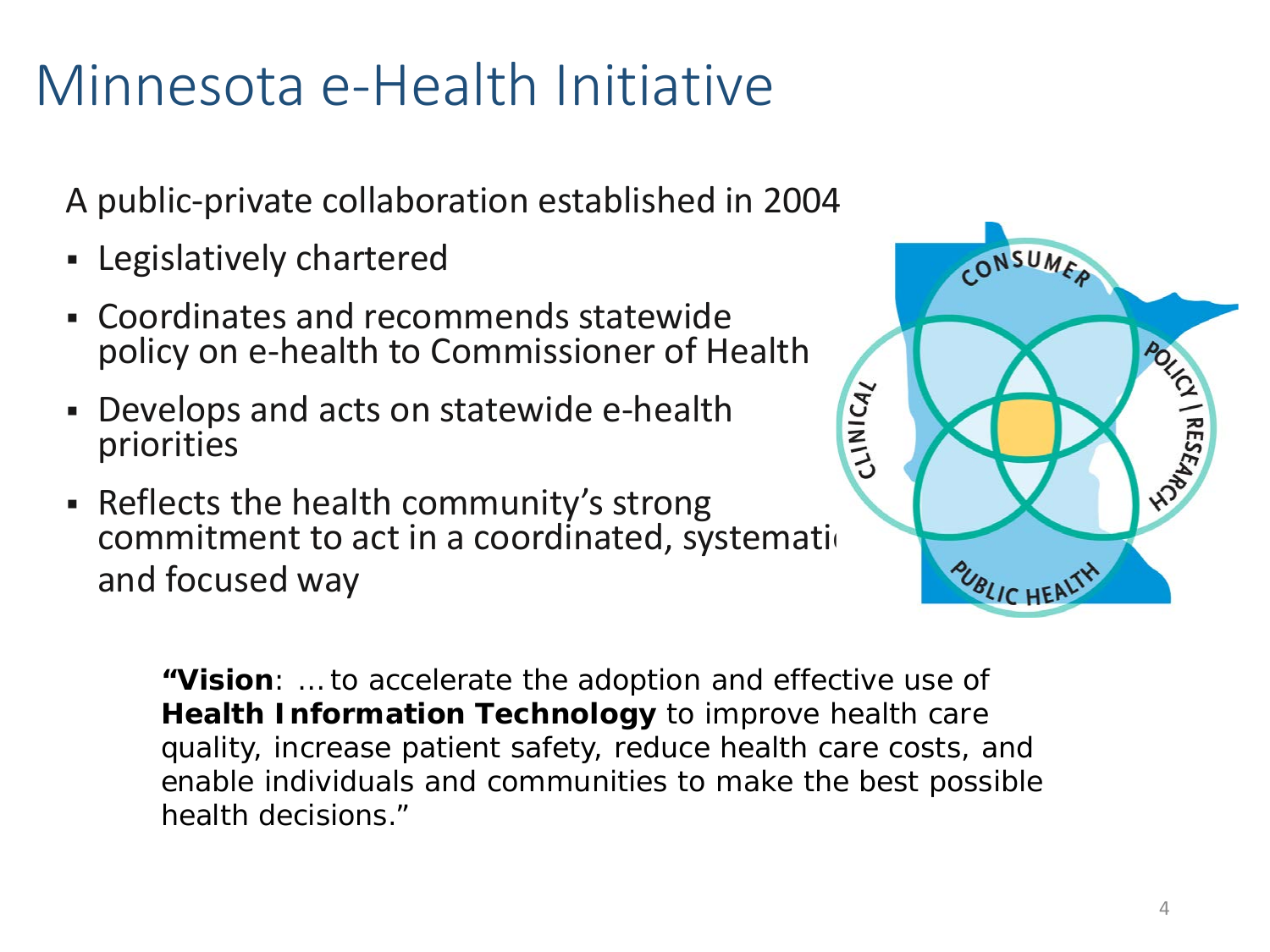# The Minnesota Model

### **Continuum of EHR Adoption**



#### *Exchange partners*

- Adult day services
- Behavioral health
- Birth centers
- Chiropractic offices
- Clinics: primary care and specialty care
- Complementary/ integrative care
- Dental practices
- Government agencies
- Habilitation therapy
- Home care
- Hospice
- Hospitals
- Laboratories
- Local Public Health
- Long-term care
- Pharmacies
- Social services
- Surgical centers

<http://www.health.state.mn.us/e-health/hitimp/2015mandateguidance.pdf>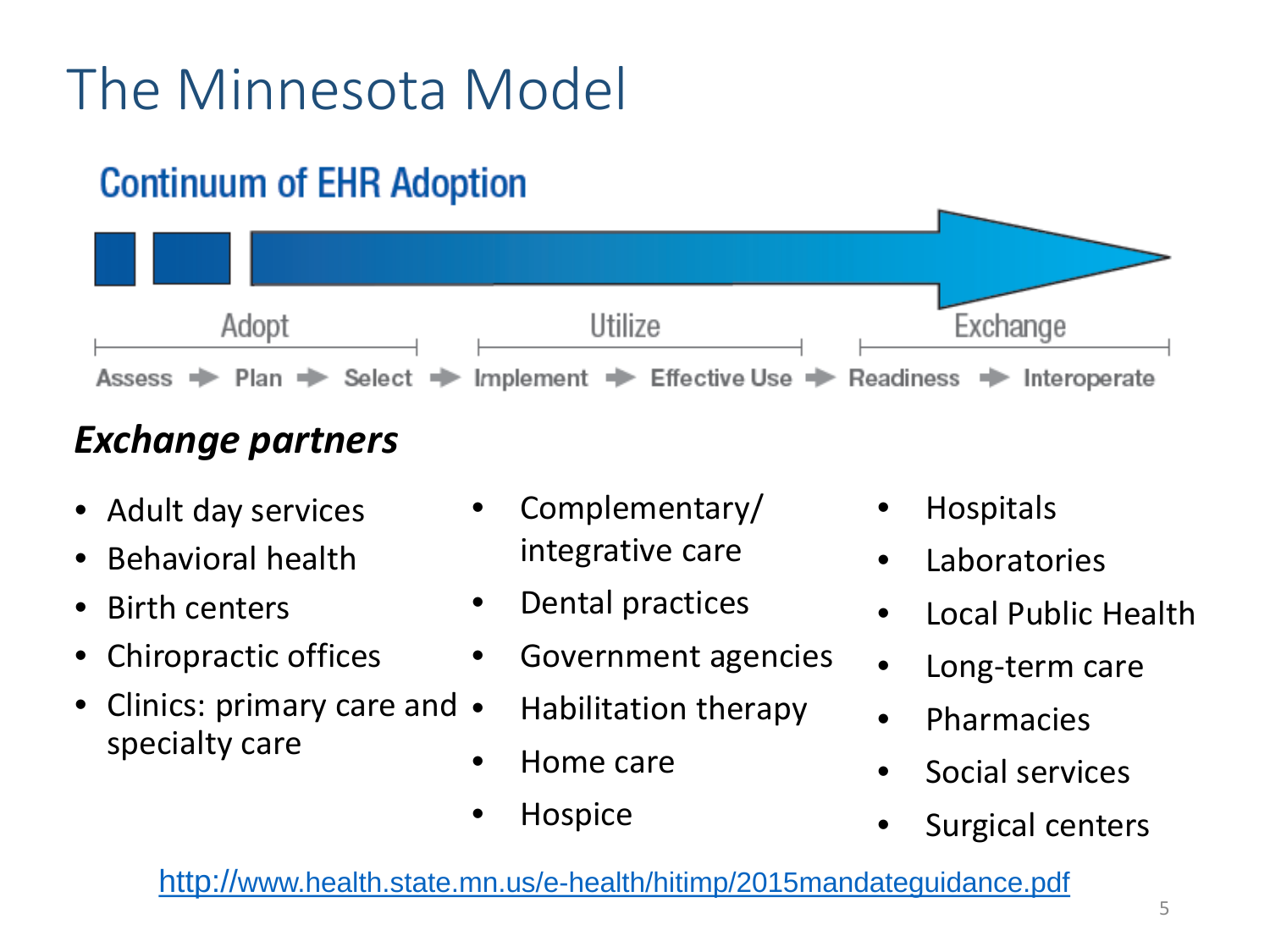Health Information Exchange (HIE) *What is Minnesota's vision for statewide HIE?*

### **Health Information Exchange (HIE)**

The electronic transmission of health-related information between organizations according to nationally recognized standards.

#### **HIE Vision:**

Assuring the *right information* is available to the *right provider*, at the *right time* for individuals and communities.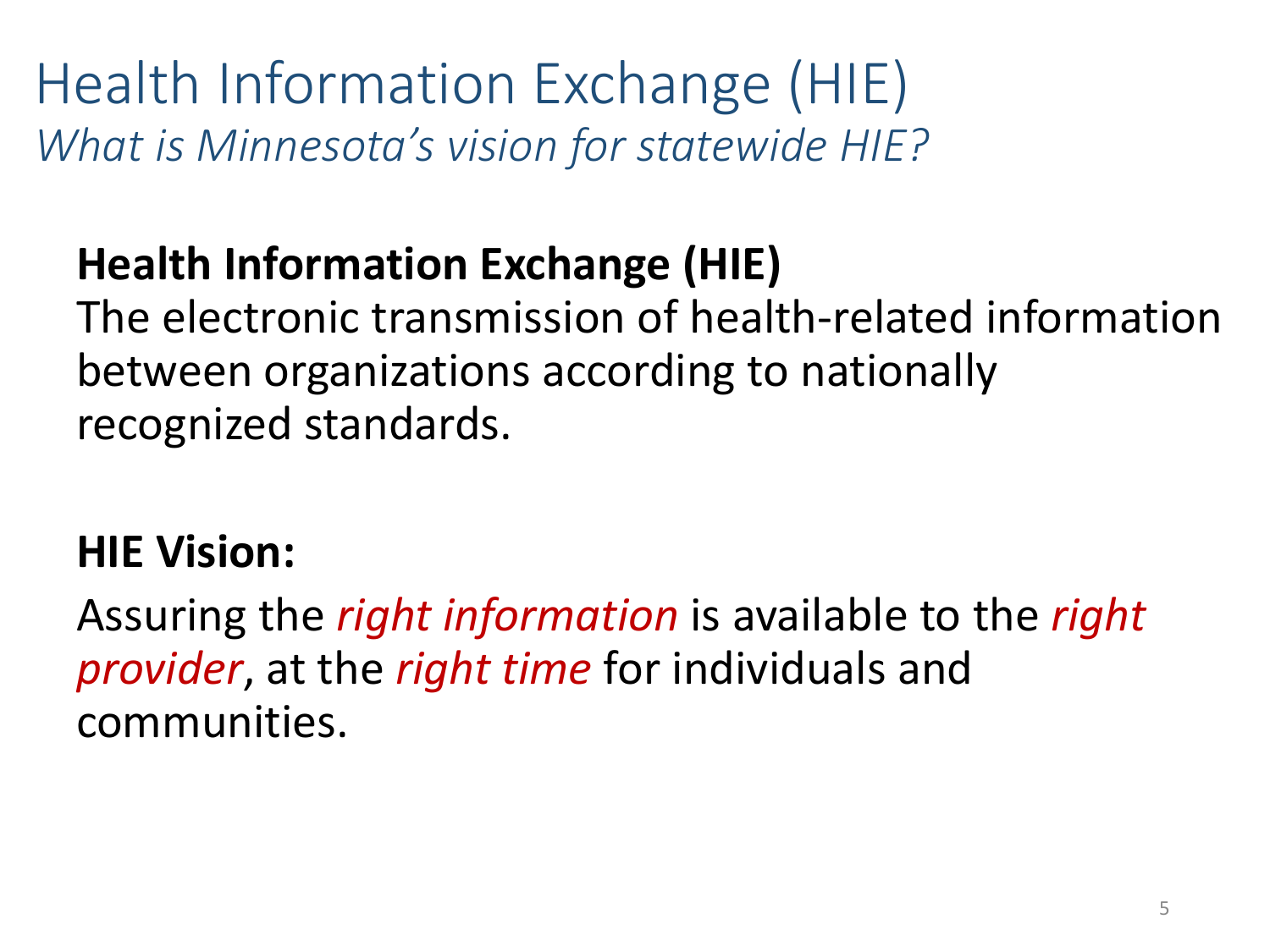## Why should providers connect for statewide HIE?

- Helps provide more coordinated care to individuals and improve overall population health
- Helps providers be successful in evolving value-based payment arrangements such as accountable care organizations (ACOs) and Integrated Health Partnerships (IHPs) (Minnesota's Medicaid ACOs)
- Fulfills requirement for connection to a state-certified HIO\* [to help providers meet the Minnesota Interoperable](http://www.health.state.mn.us/e-health/hitimp/2015mandateguidance.pdf)  Electronic Health Record Mandate (Minnesota Statute §62J.495)
	- *\* EHR must be connected to a State-Certified Health Information Organization (HIO) either directly or through a connection facilitated by a State-Certified Health Data Intermediary (HDI)*

<http://www.health.state.mn.us/e-health/hitimp/2015mandateguidance.pdf>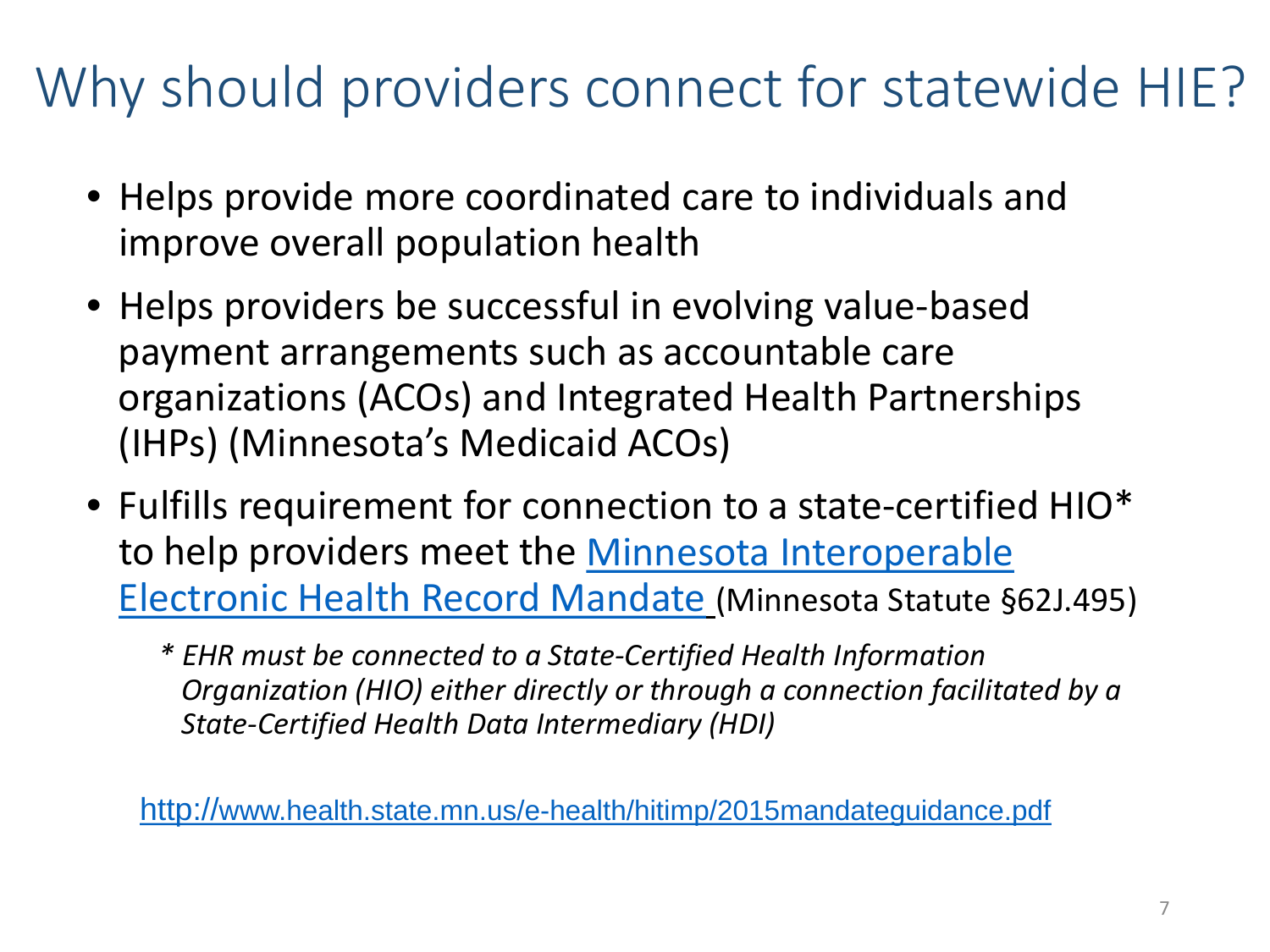### Minnesota's HIE Approach: Market-based *What does that mean?*

Allows for an open HIE "vendor" market with limited state government oversight and governance to:

- Ensure standards-based exchange
- Help create a level playing field to ensure access for all communities and providers
- Facilitate coordination and collaboration among HIE providers
- Allow private sector and market-driven innovation, connectivity and services (follow growth and demand)
- State's role to assess and report on adoption/progress of HIE
- Offers flexibility a variety of vendors to help support sustainability
- Enable the ability to respond to local or regional community needs

Driven by regional and local community needs to coordinate care and support population health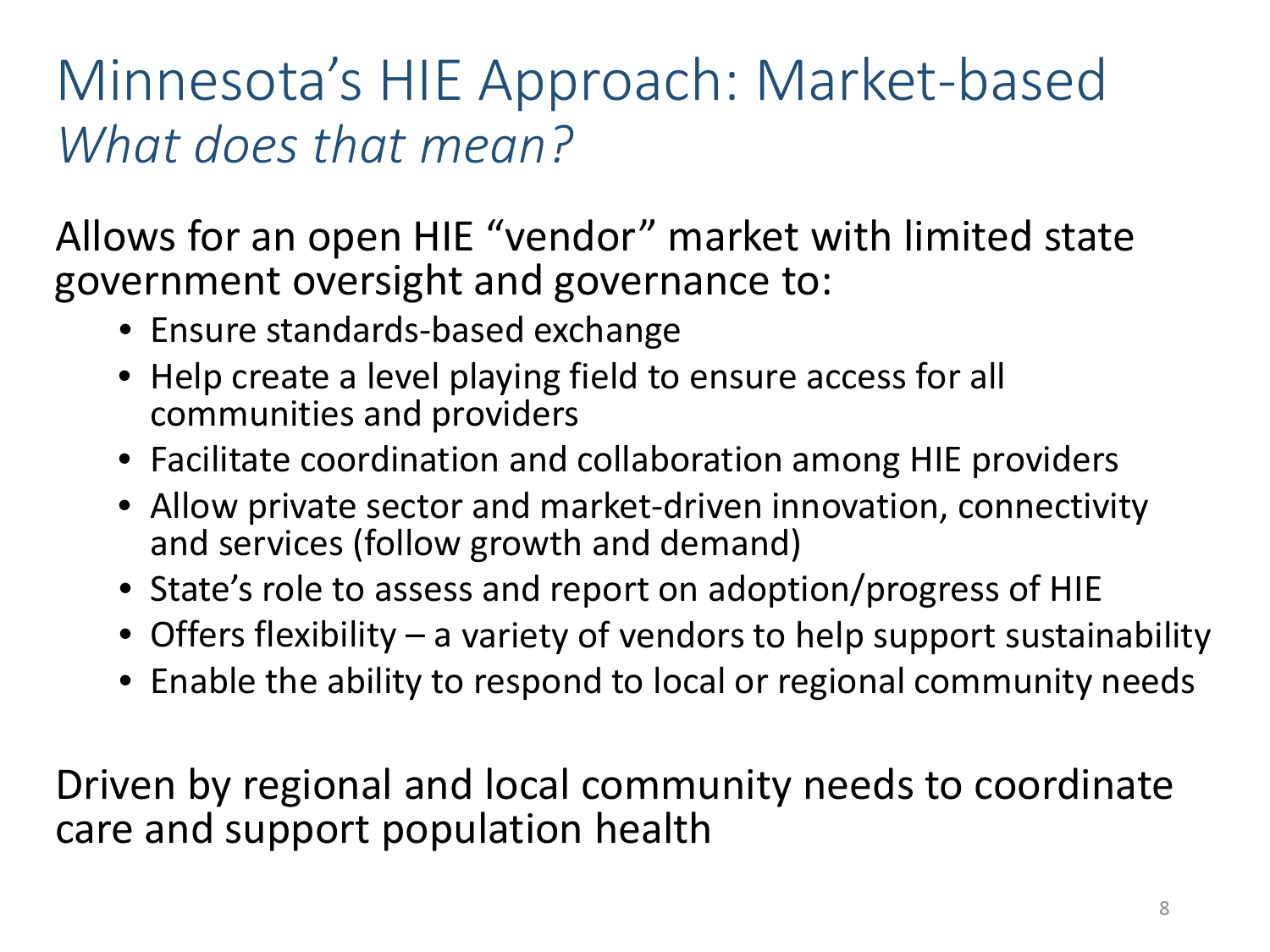How can providers connect for statewide HIE?

In Minnesota, there are several options:

- •Connect directly to a State-Certified HIO,
- •Connect to a State-Certified HIO through a State-Certified HDI,
- •Establish and meet requirements to be a State- Certified HIO (with your data-sharing partners).

*Think about…*

- *What information your organization wants to exchange?*
- *With what organizations does it want to exchange?*
- *What are the exchange options available based on your organization's e-health capabilities?*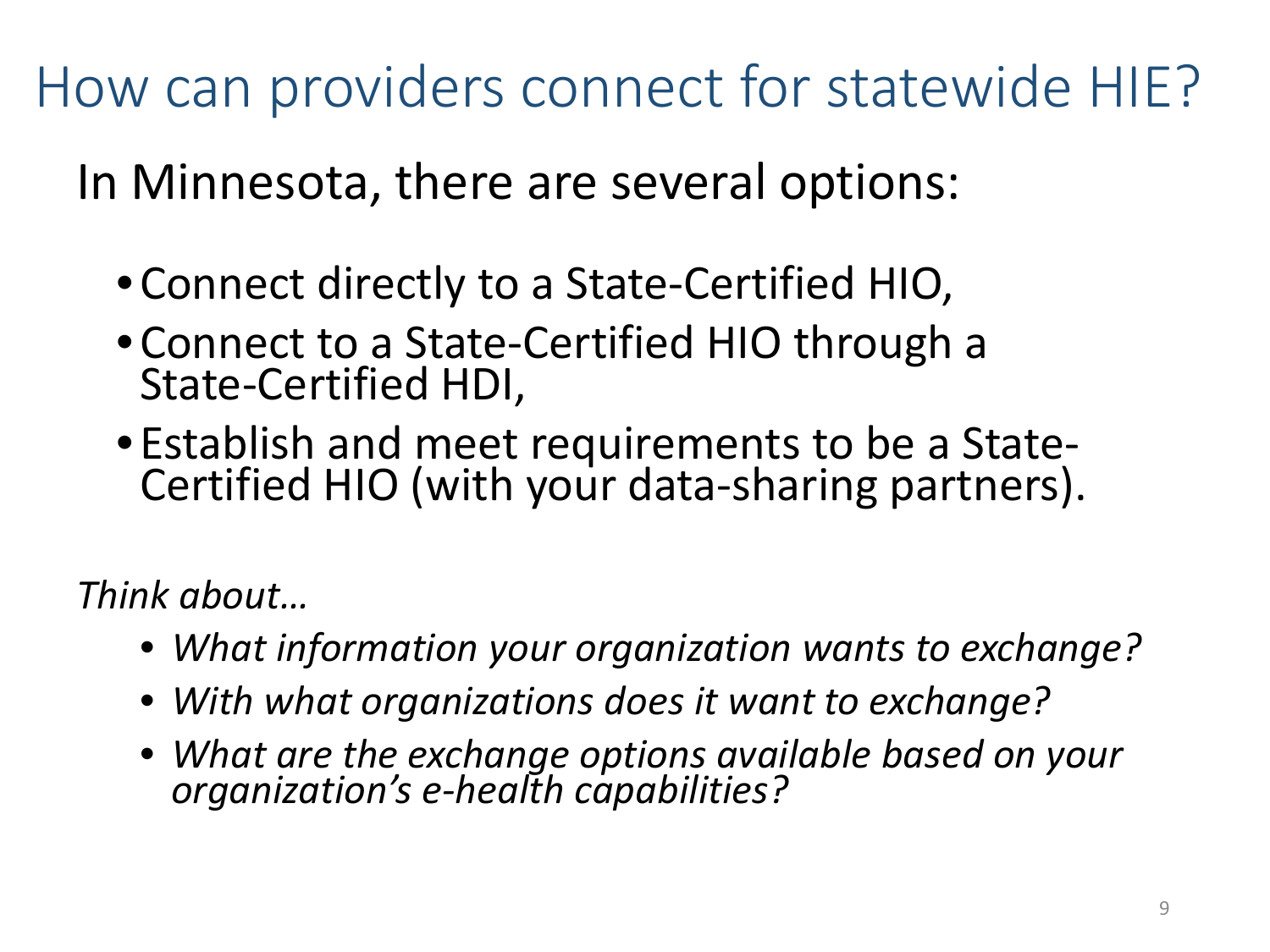### What are the state-certified HIE options?

### **Health Information Organization (HIO)**:

an organization that *oversees, governs, and facilitates HIE among health care providers that are not related health care entities* to improve coordination of patient care and the efficiency of health care delivery.

### State-Certified HIOs





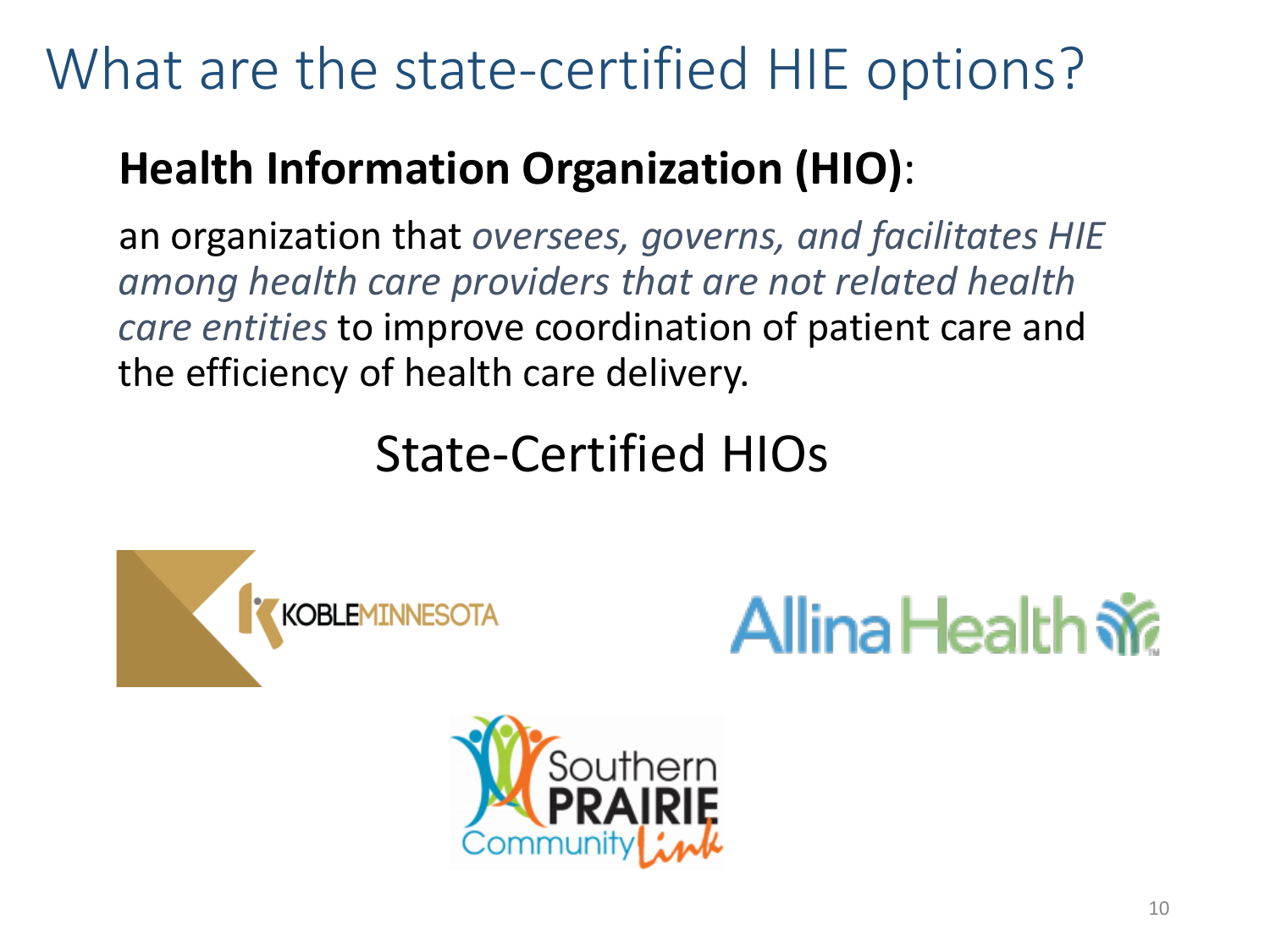## What are the state-certified HIE options?

### **Health Data Intermediaries (HDIs)**

- Provide the *technical capability or service to enable HIE;*
- May work with HIOs and/or health care providers directly

### State-Certified HDIs

- CenterX
- Cerner
- CIOX Health
- Epic Systems Corporation
- Inpriva
- MaxMD
- MedAllies

Orion Health *(in process)* 

- Medicity
- NextGen Healthcare (Mirth)
- Relay Health
- Secure Exchange Solutions
- Simply Connect
- South Dakota Health Link
- Surescripts
- Wisconsin Statewide Health Information Network (WISHIN)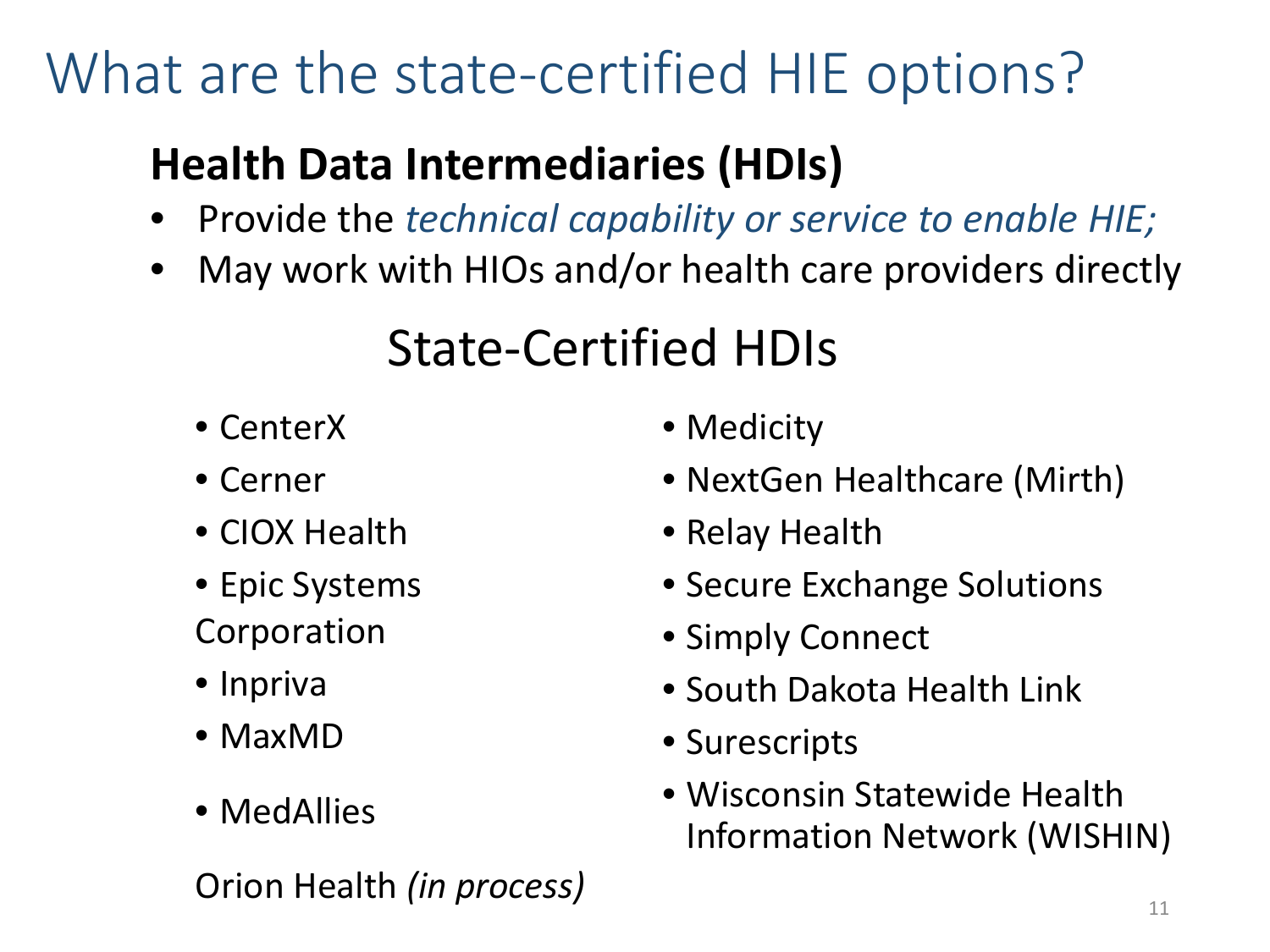# What are HIO and HDI capabilities?

#### **Query (push/pull):**

- Allina Health\*
- Cerner
- Change Healthcare Solutions
- CIOX Health
- Inpriva
- Koble-MN\*
- Medicity
- NextGen Healthcare
- Relay Health
- Simply Connect
- South Dakota Health Link
- Southern Prairie Community Care\*
- Surescripts

Orion Health *(in process)*

#### *\* Denotes HIO*

#### **EHR vendors (push/pull):**

- Cerner
- Epic Systems Corporation
- NextGen Healthcare

#### **Pharmaceutical data:**

- CenterX
- Cerner
- Change Healthcare Solutions
- NextGen Healthcare
- Surescripts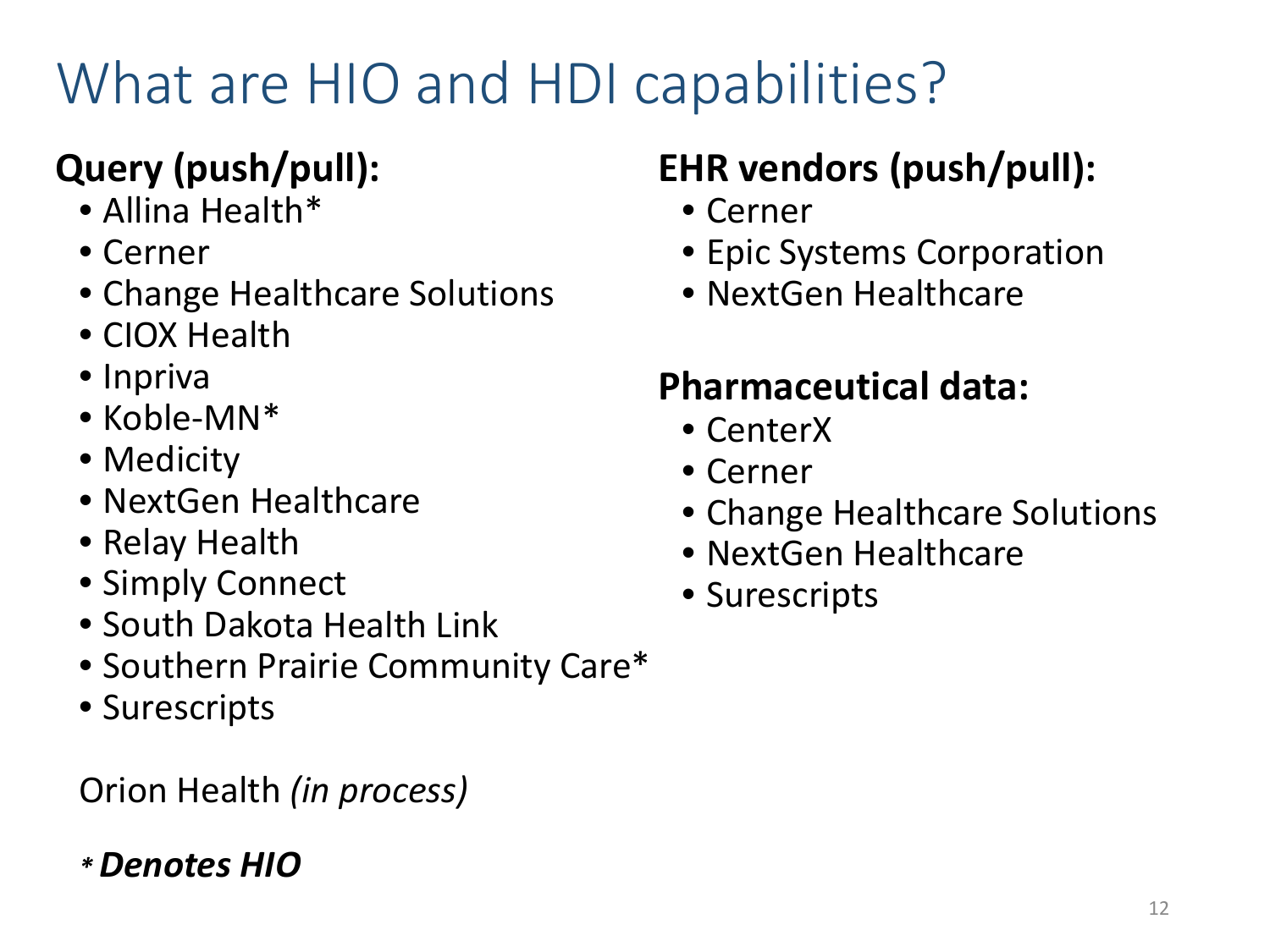# What are the HIO and HDI options for Direct Secure Messaging (DSM)?

- Allina Health**\***
- Cerner
- Change Healthcare **Solutions**
- Inpriva
- Koble-MN**\***
- MaxMD
- MedAllies
- Medicity
- NextGen Healthcare
- Relay Health
- Secure Exchange Solutions
- Simply Connect
- South Dakota Health Link
- Southern Prairie Community Care**\***
- Surescripts
- WISHIN

**\*** *Denotes HIO*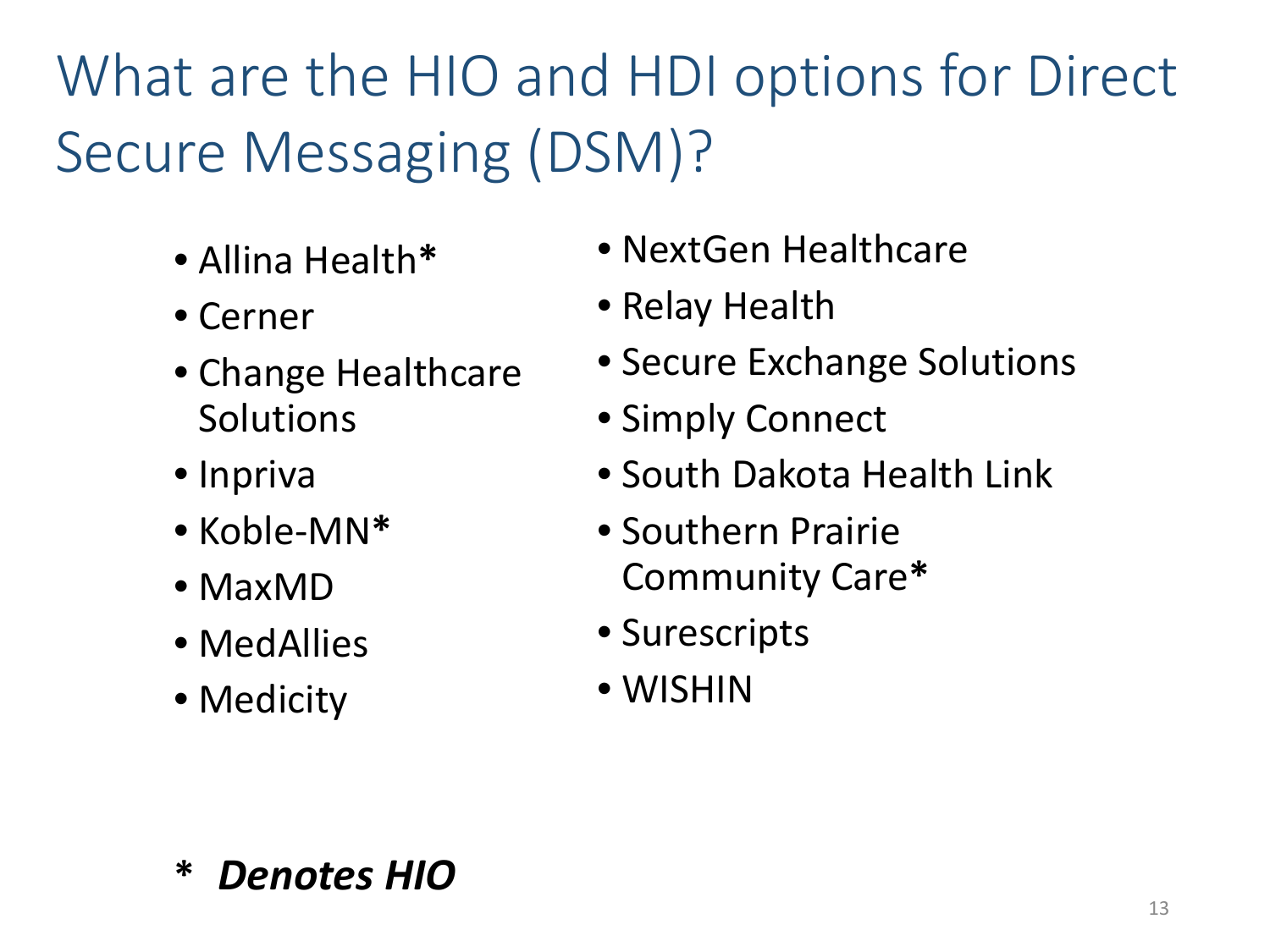How will HIOs and HDIs support statewide HIE? *through the Minnesota Health Information Network*

- Minnesota Health Information Network (MNHIN) is the network of Minnesota state-certified HIE service providers (HIOs and HDIs) - collaborate on infrastructure design and implementation to improve interoperability in Minnesota
- Requirements for State-Certified HIOs and HDIs :
	- HIOs must connect to all other HIOs
	- HDIs must connect to at least one HIO, based on preference by provider client, or may connect to two or more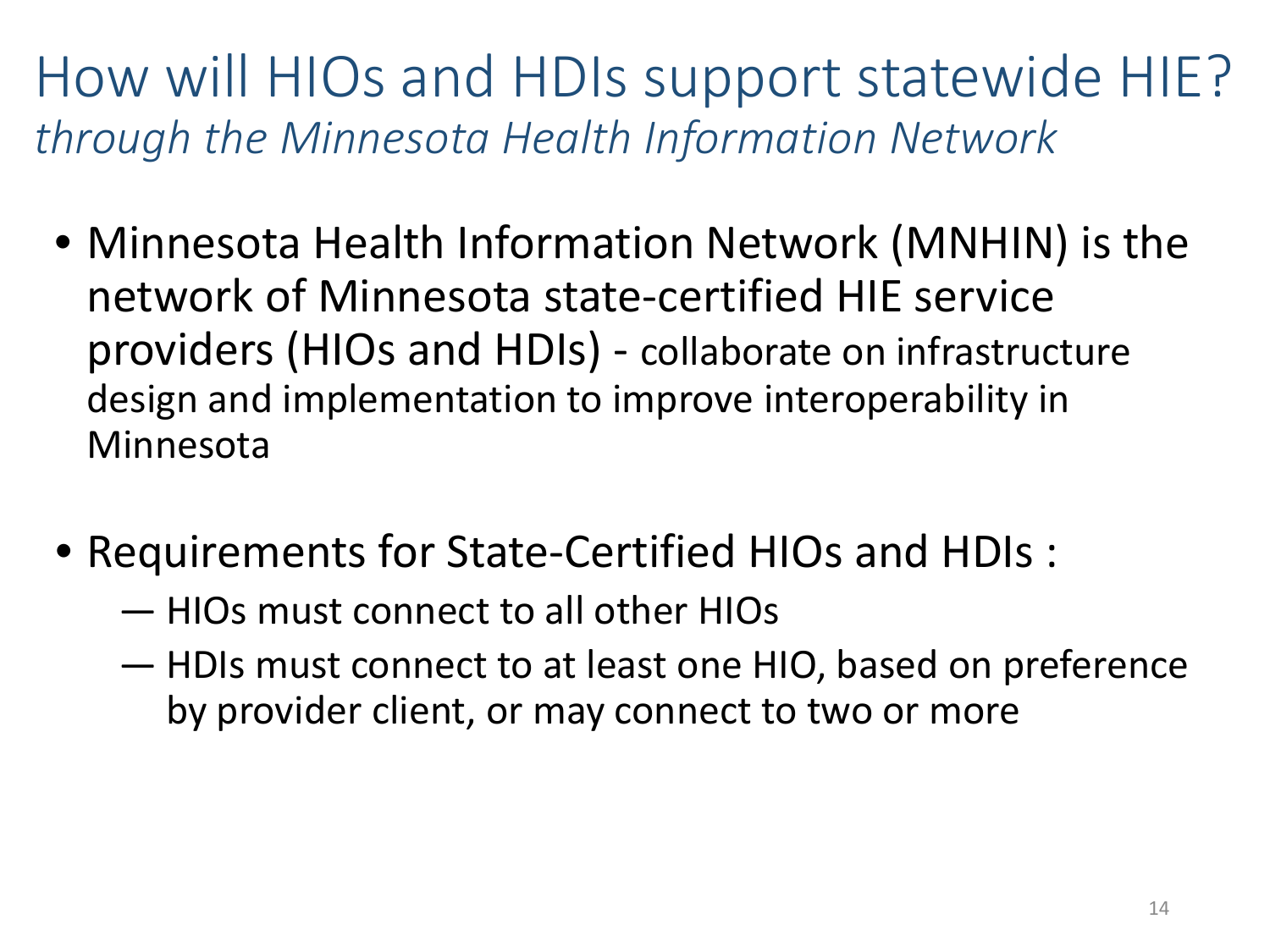# Minnesota HIE Approach: Market-Based Advantages and Limitations

#### Advantages

- Growth can evolve from user needs/ community level
- Flexible multiple vendors to support sustainability
- Investments follow growth and demand
- State oversight ensures choices

#### Limitations

- Multiple choices can be challenging
- Growth first among those with resources
- State oversight limited in enforcing participation
- Limited ability to support broad population health
- Sharing information across multiple vendors is complex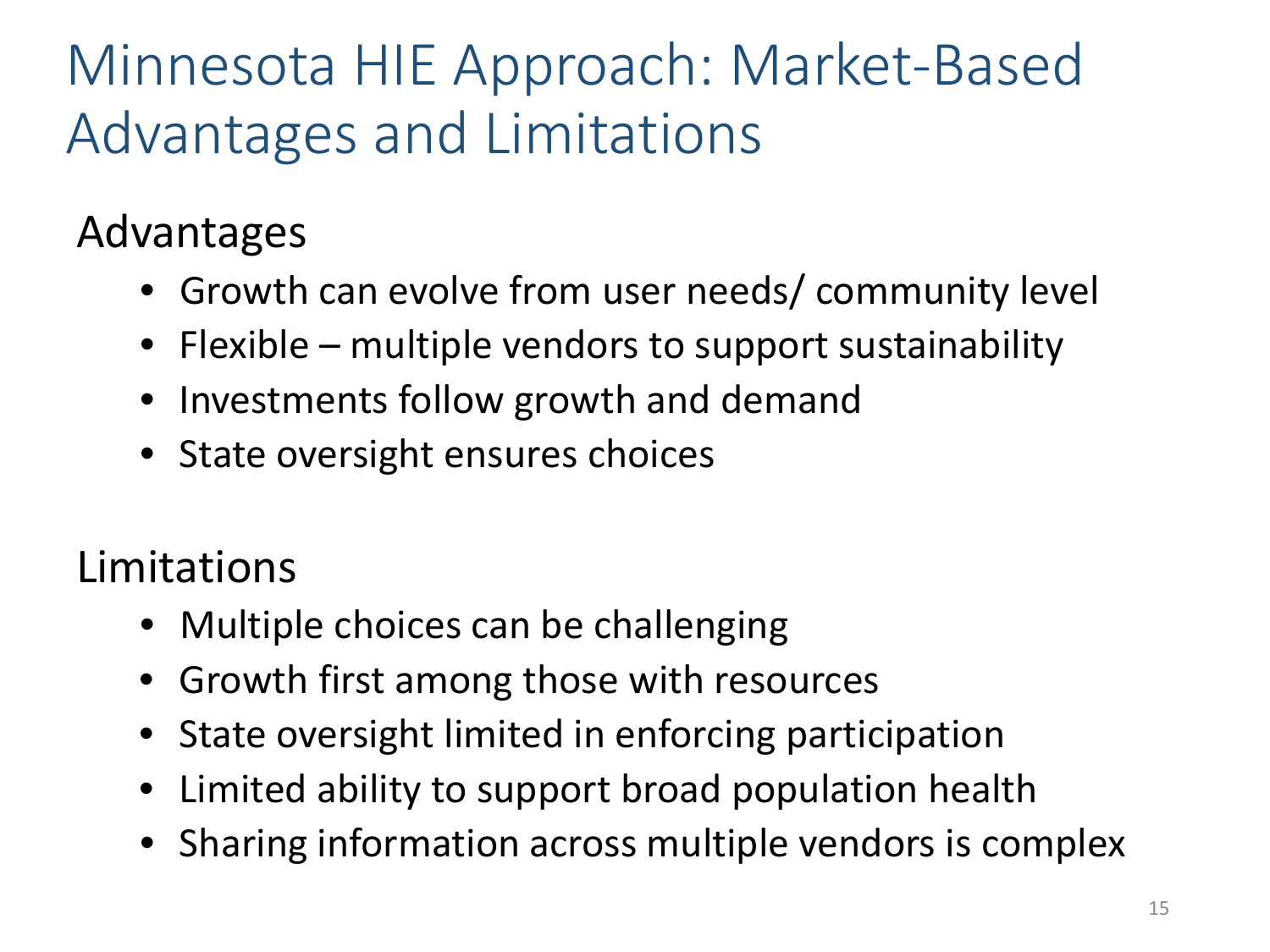What do we know from current e-health assessment data?

*Progress, Gaps, and Challenges*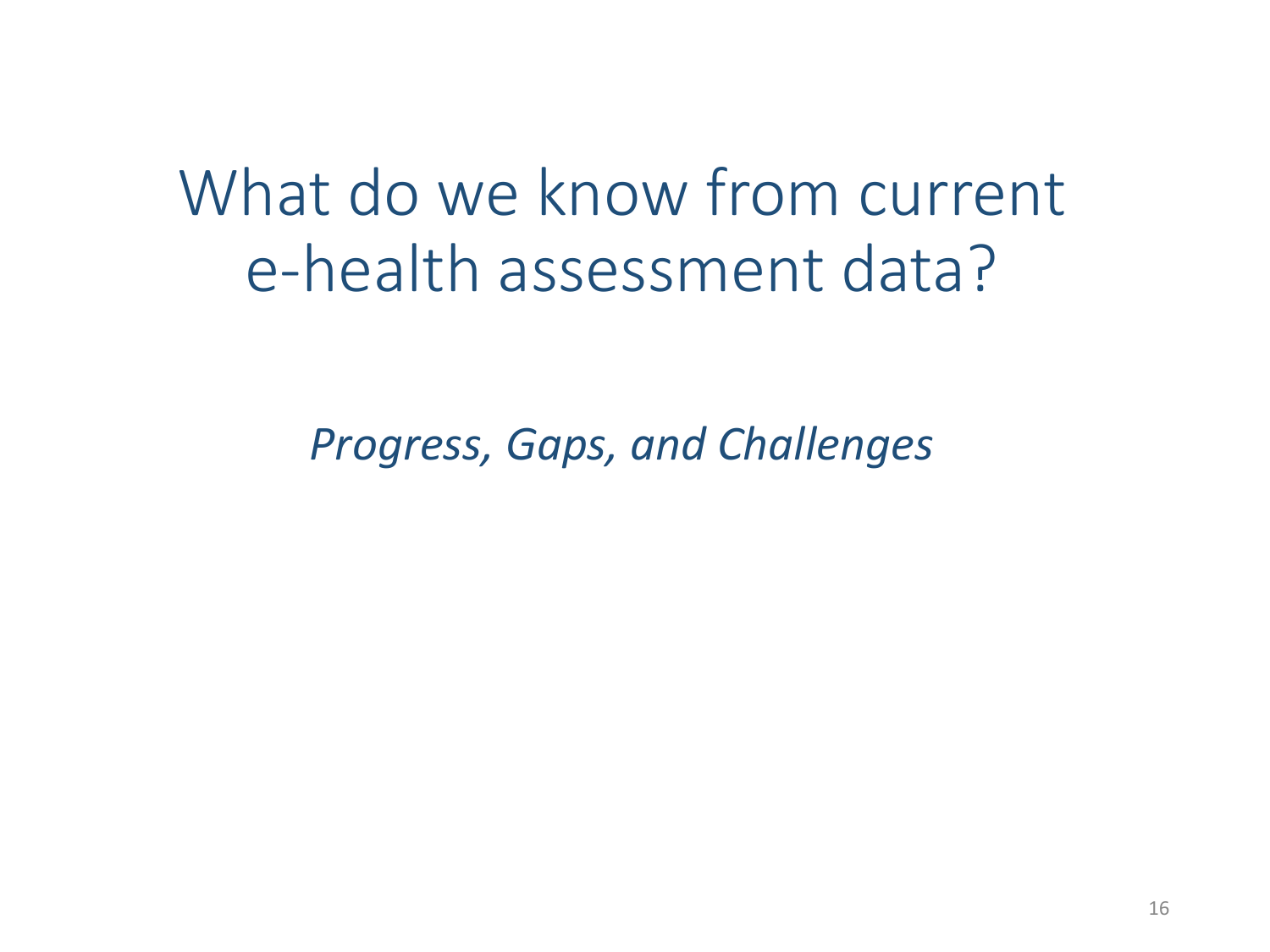# EHR/HIT Adoption is High



Percent of Providers with EHRs or related HIT

*Source: Minnesota e-Health Profile, MDH Office of Health IT, 2011-2016*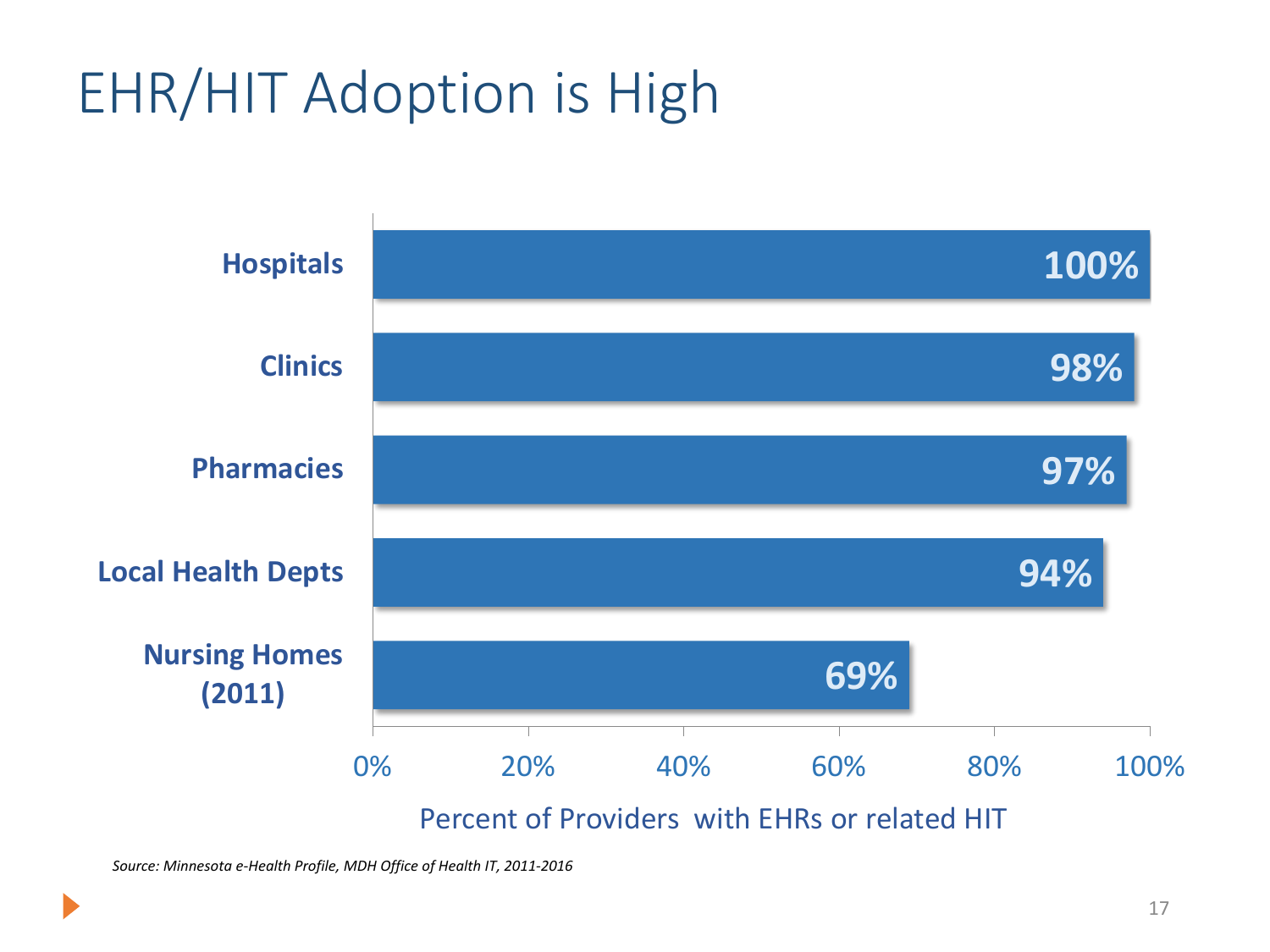### HIO connections are increasing

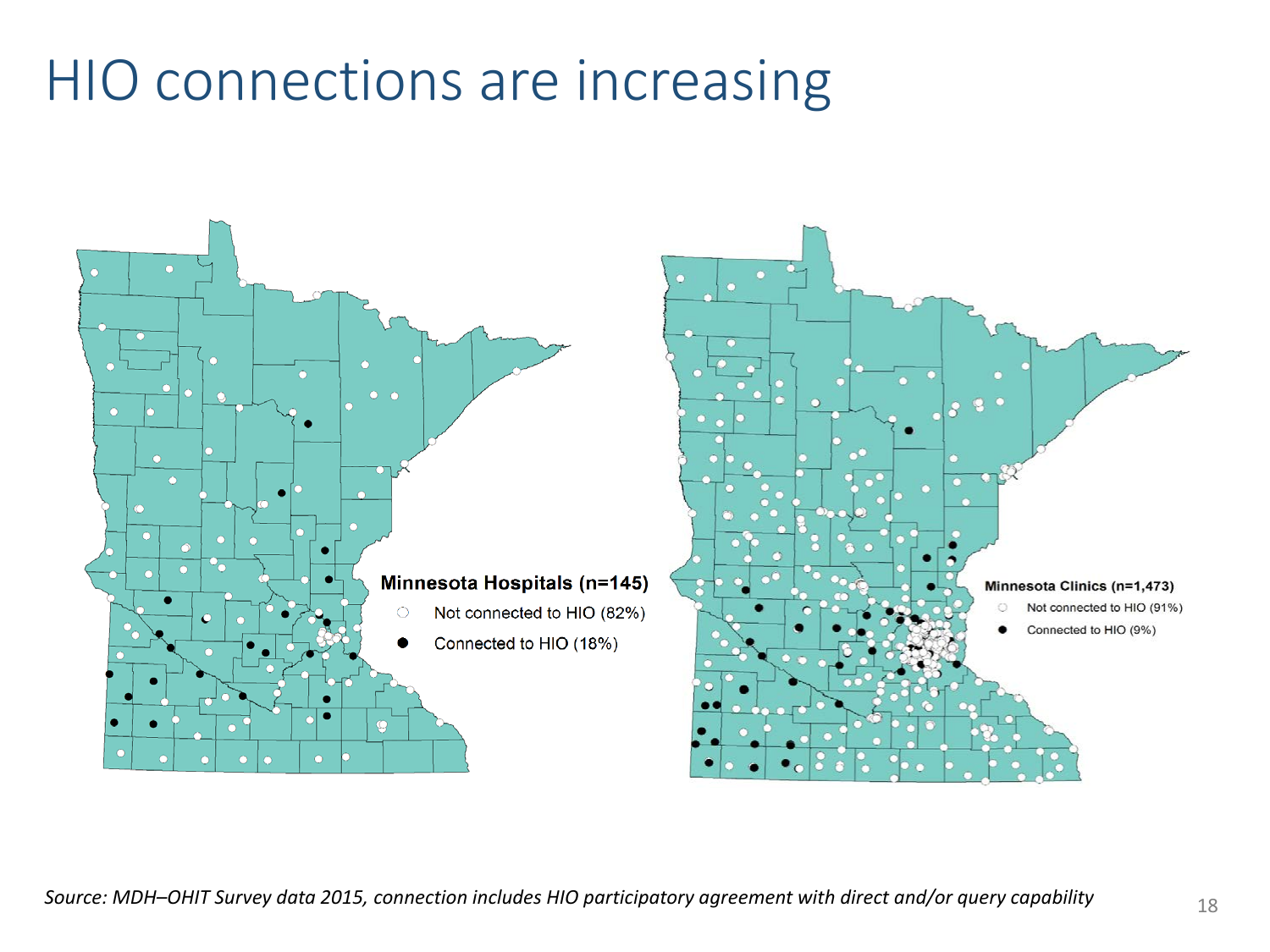### What do we know from assessment data? *Gaps and Challenges*

Gaps

- Some settings just beginning to about EHRs or other health information technology
- Disparity in the use of EHRs and HIE despite similar adoption rates

Challenges

- Exchanging across different vendor platforms
- Integrating data from other providers into the EHR
- Managing patient consent to share information
- Leveraging EHR data to support population health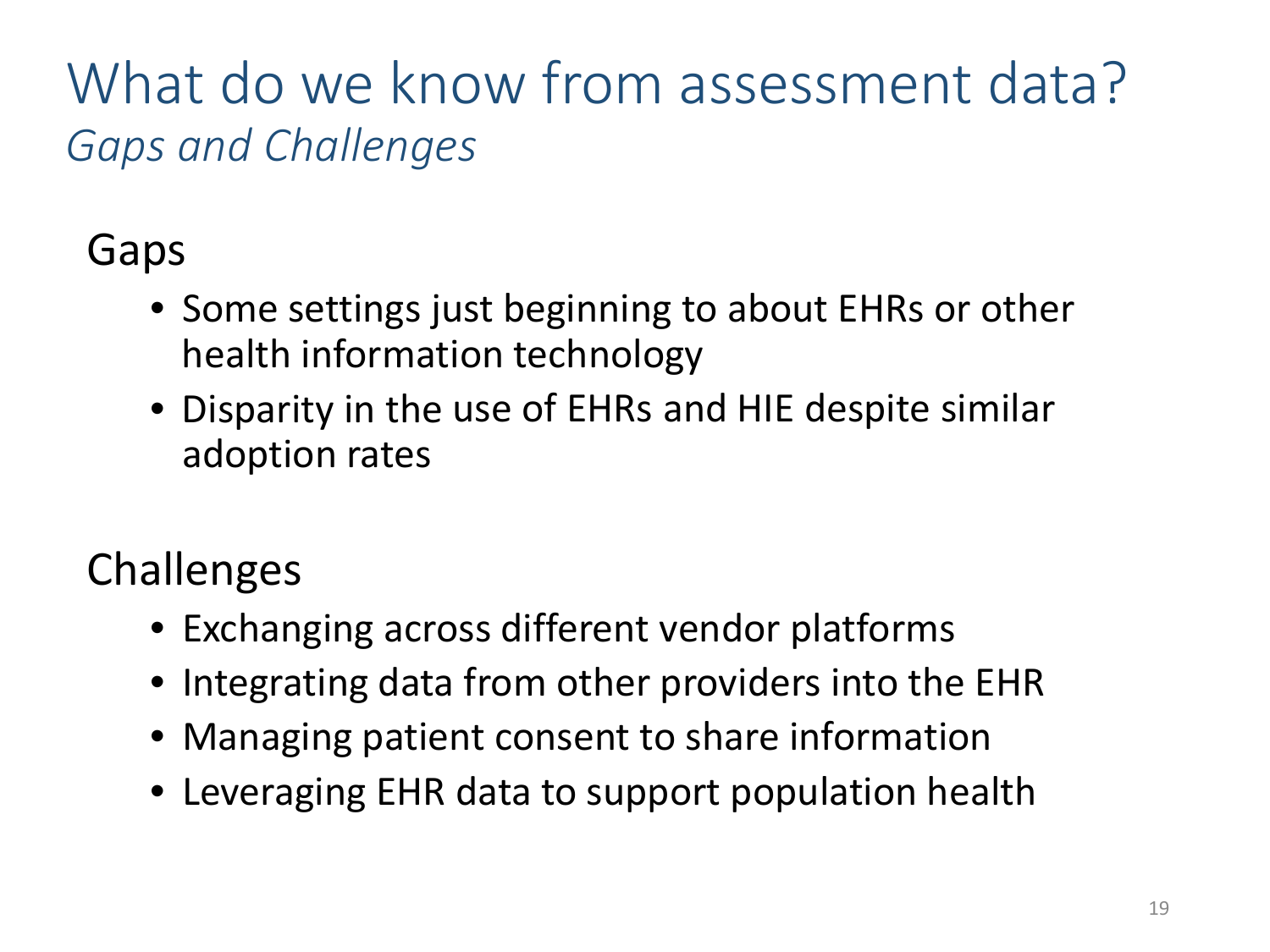What is the Minnesota e-Health Initiative doing to address known HIE challenges?

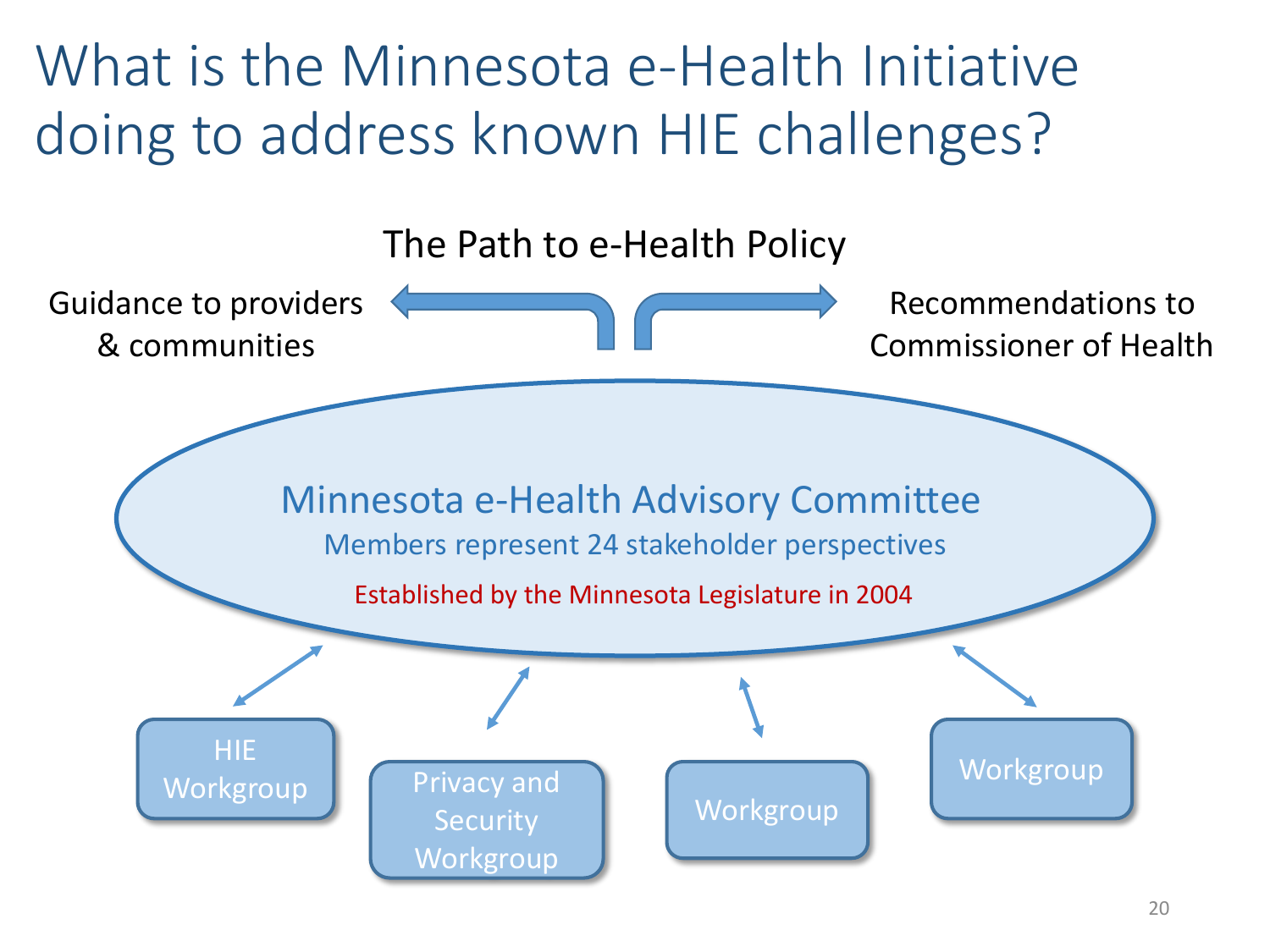## Resource: Minnesota HIE Framework and Guidance to Support Accountable Health

| Minnesota Health Information Exchange<br>Framework and Guidance to Support<br><b>Accountable Health</b>                                                                                                                                                                                                                                                     | Key Element                       | A. Engage and<br>Activate<br><b>Individuals</b><br>and<br>Caregivers                                                                                                       | <b>B.</b> Engage<br>and<br>Activate<br>all Health<br><b>Providers</b>                                                                                                           | C. Extend Care<br>Coordination<br>into the<br>Community                                                          | D. Monitor<br>Cohorts and<br>Attributed<br>Populations                                                                                                                                                  | E. Manage<br>Population<br>Health                                                                                                                                                   |  |  |
|-------------------------------------------------------------------------------------------------------------------------------------------------------------------------------------------------------------------------------------------------------------------------------------------------------------------------------------------------------------|-----------------------------------|----------------------------------------------------------------------------------------------------------------------------------------------------------------------------|---------------------------------------------------------------------------------------------------------------------------------------------------------------------------------|------------------------------------------------------------------------------------------------------------------|---------------------------------------------------------------------------------------------------------------------------------------------------------------------------------------------------------|-------------------------------------------------------------------------------------------------------------------------------------------------------------------------------------|--|--|
| ersion 2.0, 2016 edition<br>MDH<br>Minnesota<br>Department<br><i>of</i> Health<br><b>C</b> Health                                                                                                                                                                                                                                                           | (Desired Outcomes)<br>Key Premise | Individuals who<br>have access to<br>their health<br>information are<br>more engaged,<br>more<br>responsible for<br>their health and<br>have better<br>health<br>outcomes. | Providers who<br>are engaged,<br>with access to<br>all necessary<br>information at<br>the point of<br>care, help<br>contribute to<br>better health<br>outcomes for<br>patients. | Individuals are<br>healthier when<br>health care and<br>related services<br>are coordinated<br>across providers. | Cohorts and<br>attributed<br>populations have<br>better health and<br>financial outcomes<br>when program<br>decisions are<br>made using<br>information<br>generated with<br>enhanced data<br>analytics. | Health policy,<br>emergency<br>preparedness,<br>and public<br>program<br>decisions are<br>improved when<br>based on<br>accurate &<br>timely<br>population<br>health<br>information. |  |  |
| http://www.health.state.mn.us/e-health/hie.html#resources                                                                                                                                                                                                                                                                                                   |                                   |                                                                                                                                                                            |                                                                                                                                                                                 |                                                                                                                  |                                                                                                                                                                                                         |                                                                                                                                                                                     |  |  |
| (1) Adapted from CCHIT's "A Health IT Framework for Accountable Care" http://www.healthit.gov/FACAS/sites/faca/files/a health it framework for accountable care 0.pdf<br>(2) Adapted from: Stratis Health's "An Actionable Model for Health Reform-Preparing for the future of health care" http://www.stratishealth.org/pubs/qualityupdate/f13/reform.html |                                   |                                                                                                                                                                            |                                                                                                                                                                                 |                                                                                                                  |                                                                                                                                                                                                         |                                                                                                                                                                                     |  |  |

#### <http://www.health.state.mn.us/e-health/hie.html#resources>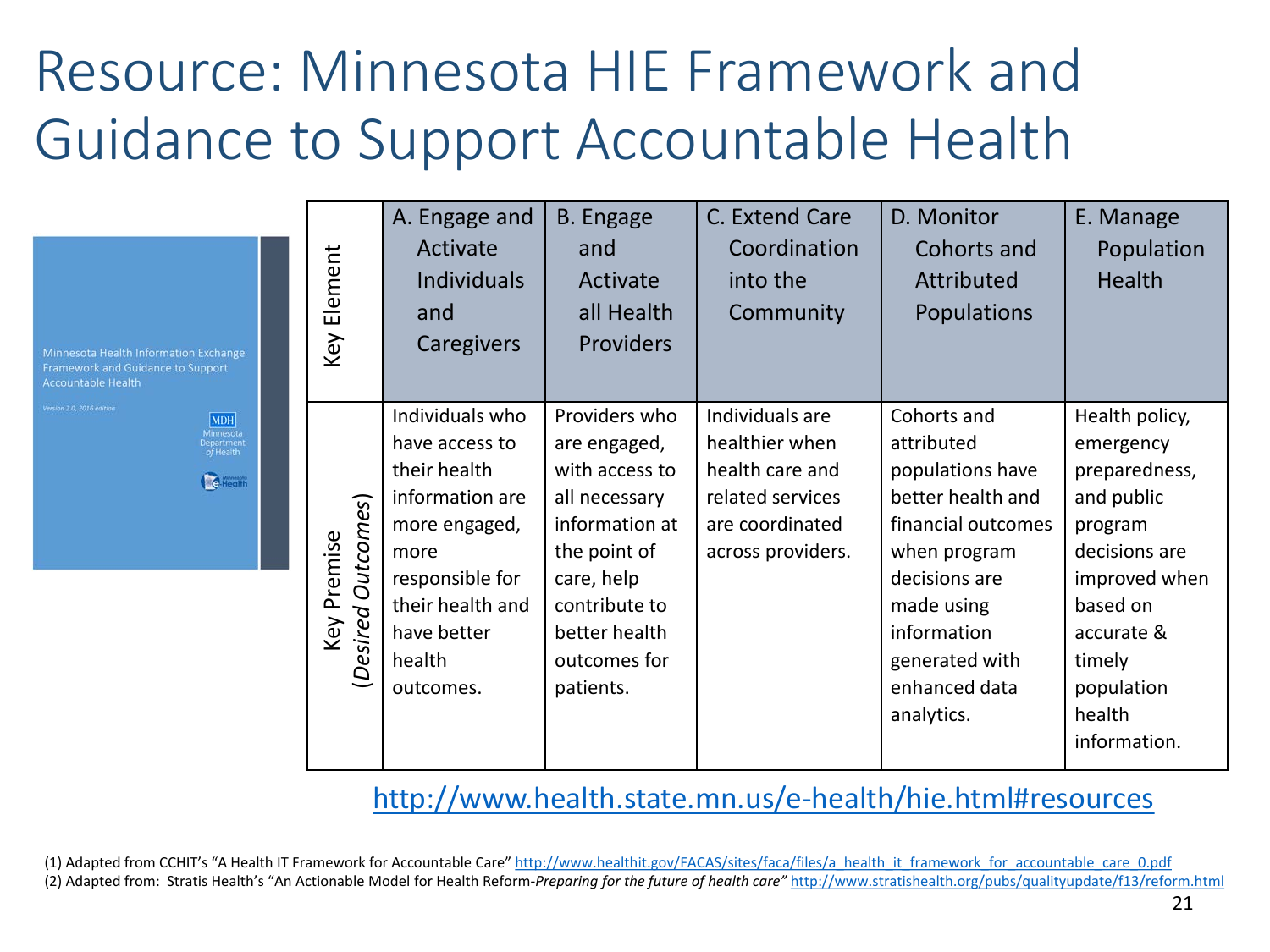| <b>Minnesota HIE Framework to Support Accountable Health</b>             |                                                                                                                                                                                                                                                                                                                                                                                                                                                                                                                                                                                                                                                                                                   |                                                                                                                                                                                                                                                                                                                                                                                                                                                                                                                                    |                                                                                                                                                                                                                                                                                                                                                                                                                                                                                                                                                                                                                                                                                                                                                                                                                 |                                                                                                                                                                                                                                                                                                                                                                                                                                                                                                                                                                                                                                                                                |                                                                                                                                                                                                                                                                                                                                                                                                                                                                                                                                                                                                                                                                                                                                     |  |  |  |  |
|--------------------------------------------------------------------------|---------------------------------------------------------------------------------------------------------------------------------------------------------------------------------------------------------------------------------------------------------------------------------------------------------------------------------------------------------------------------------------------------------------------------------------------------------------------------------------------------------------------------------------------------------------------------------------------------------------------------------------------------------------------------------------------------|------------------------------------------------------------------------------------------------------------------------------------------------------------------------------------------------------------------------------------------------------------------------------------------------------------------------------------------------------------------------------------------------------------------------------------------------------------------------------------------------------------------------------------|-----------------------------------------------------------------------------------------------------------------------------------------------------------------------------------------------------------------------------------------------------------------------------------------------------------------------------------------------------------------------------------------------------------------------------------------------------------------------------------------------------------------------------------------------------------------------------------------------------------------------------------------------------------------------------------------------------------------------------------------------------------------------------------------------------------------|--------------------------------------------------------------------------------------------------------------------------------------------------------------------------------------------------------------------------------------------------------------------------------------------------------------------------------------------------------------------------------------------------------------------------------------------------------------------------------------------------------------------------------------------------------------------------------------------------------------------------------------------------------------------------------|-------------------------------------------------------------------------------------------------------------------------------------------------------------------------------------------------------------------------------------------------------------------------------------------------------------------------------------------------------------------------------------------------------------------------------------------------------------------------------------------------------------------------------------------------------------------------------------------------------------------------------------------------------------------------------------------------------------------------------------|--|--|--|--|
| Element<br>Key                                                           | A. Engage and Activate<br><b>Individuals and</b><br><b>Caregivers</b>                                                                                                                                                                                                                                                                                                                                                                                                                                                                                                                                                                                                                             | <b>B. Engage and Activate all</b><br><b>Health Providers</b>                                                                                                                                                                                                                                                                                                                                                                                                                                                                       | <b>C. Extend Care Coordination</b><br>into the Community                                                                                                                                                                                                                                                                                                                                                                                                                                                                                                                                                                                                                                                                                                                                                        | <b>D. Monitor Cohorts and</b><br><b>Attributed Populations</b><br>(including risk stratification)                                                                                                                                                                                                                                                                                                                                                                                                                                                                                                                                                                              | <b>E. Manage Population Health</b><br>(well-being of the population)                                                                                                                                                                                                                                                                                                                                                                                                                                                                                                                                                                                                                                                                |  |  |  |  |
| Key Premise<br>Outcomes)<br>(Desired                                     | Individuals who are engaged, with<br>access to their health information,<br>are more responsible for their<br>health and have better health<br>outcomes.                                                                                                                                                                                                                                                                                                                                                                                                                                                                                                                                          | Providers who are engaged, with<br>access to all necessary information at<br>the point of care, help contribute to<br>better health outcomes for patients.                                                                                                                                                                                                                                                                                                                                                                         | Individuals are healthier when health care<br>and related services are coordinated<br>among providers.                                                                                                                                                                                                                                                                                                                                                                                                                                                                                                                                                                                                                                                                                                          | Cohorts and attributed populations have<br>better health and financial outcomes<br>when program decisions are made using<br>information generated with enhanced<br>data analytics.                                                                                                                                                                                                                                                                                                                                                                                                                                                                                             | Health policy, emergency preparedness,<br>and public program decisions are<br>improved when based on accurate &<br>timely population health information.                                                                                                                                                                                                                                                                                                                                                                                                                                                                                                                                                                            |  |  |  |  |
| Key HIE Functions and Capabilities to<br><b>Achieve Desired Outcomes</b> | a) Patients have access to bi-<br>directional communication with<br>providers.<br>b) Individuals have access to their<br>personal health information that<br>is understandable, in a useable<br>form and actionable.<br>c) Individuals and patients have<br>access to information about their<br>providers and health care<br>services<br>d) Individuals have access to tools<br>to actively monitor and care for<br>themselves and are able to share<br>health activity monitoring<br>information with providers.<br>e) Individuals have easy access to<br>chronic disease management<br>tools<br>f) Individuals have easy access to<br>disease specific and preventative<br>education materials | a) Providers have access to<br>bi-directional communication with<br>patients.<br>a) Providers have ability to<br>communicate/share information<br>within their own organization +<br>b) Providers have the ability to<br>communicate/share information<br>outside their organization +<br>c) Providers have access to user<br>friendly, timely clinical decision<br>support (CDS)+<br>d) Providers have access to public<br>health alerts<br>e) Providers have access to<br>comprehensive patient medication<br>histories <b>t</b> | a) Providers have closed loop referral<br>capability (Referral Management +)<br>b) Individuals and providers have access<br>to identified social & community<br>supports (for referral) that address<br>social as well as medical needs<br>c) Providers have the information needed<br>for care coordination in standard<br>and/or shared terminologies where<br>possible<br>d) Providers participate in care teams<br>e) Providers have access to bi-directional<br>care coordination support services<br>to/from MDH<br>f) Providers have access to information<br>on targeted patients (e.g., cohorts) for<br>follow-up/ support<br>g) Individuals and patients have access to<br>financial information needed for care<br>management<br>h) Care coordinators have access to<br>shared care management plans | a) Access to information to identify and<br>monitor cohorts; share trends with<br>care coordinators<br>b) Access to financial risk sharing<br>models use predictive analytics #<br>c) Access to shared care management<br>plan and transparency of data<br>analyzed<br>d) Ability to normalize and integrate<br>data, including social determinants of<br>health<br>e) Ability to provide care coordinators<br>and providers performance reports +<br>f) Access to information that allows for<br>participation in reimbursement<br>systems for other than fee for service<br>+ (ACO, value-based payment)<br>g) Access to and ability to use repository<br>and data warehouse | Access to information for health<br>a)<br>assessment of entire population+<br>Ability to evaluate effectiveness of<br>b)<br>public health programs<br>Ability to report measures to<br>c)<br>external designated entities #<br>d)<br>Ability to report adverse events to<br>Patient Safety Organization +<br>Access to emergency preparedness<br>e)<br>monitoring and assessment<br>information<br>Access to information needed to<br>f)<br>react to emergency disasters and<br>outbreaks more quickly<br>Access to and ability to share<br>g)<br>research protocol information<br>h)<br>Access to and ability to share<br>comparative effectiveness research<br>Access to and ability to share<br>i)<br>population health analysis |  |  |  |  |
|                                                                          | F. Transactions and Standards Recommended transactions and national standards are supported                                                                                                                                                                                                                                                                                                                                                                                                                                                                                                                                                                                                       |                                                                                                                                                                                                                                                                                                                                                                                                                                                                                                                                    |                                                                                                                                                                                                                                                                                                                                                                                                                                                                                                                                                                                                                                                                                                                                                                                                                 |                                                                                                                                                                                                                                                                                                                                                                                                                                                                                                                                                                                                                                                                                |                                                                                                                                                                                                                                                                                                                                                                                                                                                                                                                                                                                                                                                                                                                                     |  |  |  |  |
|                                                                          | G. Patient Safety Practices HIE and e-health protocols and procedures are supportive and enhance patient safety                                                                                                                                                                                                                                                                                                                                                                                                                                                                                                                                                                                   |                                                                                                                                                                                                                                                                                                                                                                                                                                                                                                                                    |                                                                                                                                                                                                                                                                                                                                                                                                                                                                                                                                                                                                                                                                                                                                                                                                                 |                                                                                                                                                                                                                                                                                                                                                                                                                                                                                                                                                                                                                                                                                |                                                                                                                                                                                                                                                                                                                                                                                                                                                                                                                                                                                                                                                                                                                                     |  |  |  |  |
|                                                                          | H. Privacy and Security Protect all health information; any data sharing includes patient permissions (shared with whom and for what purpose).                                                                                                                                                                                                                                                                                                                                                                                                                                                                                                                                                    |                                                                                                                                                                                                                                                                                                                                                                                                                                                                                                                                    |                                                                                                                                                                                                                                                                                                                                                                                                                                                                                                                                                                                                                                                                                                                                                                                                                 |                                                                                                                                                                                                                                                                                                                                                                                                                                                                                                                                                                                                                                                                                |                                                                                                                                                                                                                                                                                                                                                                                                                                                                                                                                                                                                                                                                                                                                     |  |  |  |  |
|                                                                          | I. Total Cost of Care (TCOC) HIE and e-health protocols and procedures support TCOC model (clinical decision support, program evaluation etc.)                                                                                                                                                                                                                                                                                                                                                                                                                                                                                                                                                    |                                                                                                                                                                                                                                                                                                                                                                                                                                                                                                                                    |                                                                                                                                                                                                                                                                                                                                                                                                                                                                                                                                                                                                                                                                                                                                                                                                                 |                                                                                                                                                                                                                                                                                                                                                                                                                                                                                                                                                                                                                                                                                |                                                                                                                                                                                                                                                                                                                                                                                                                                                                                                                                                                                                                                                                                                                                     |  |  |  |  |
| <b>Overarching Requirements</b>                                          | J. Learning Health System moving toward an "ecosystem where all stakeholders can securely, effectively and efficiently contribute, share and analyze data and create new knowledge that can be<br>consumed by a wide variety of electronic health information systems to support effective decision-making leading to improved health outcomes* (Collect, share, use)                                                                                                                                                                                                                                                                                                                             |                                                                                                                                                                                                                                                                                                                                                                                                                                                                                                                                    |                                                                                                                                                                                                                                                                                                                                                                                                                                                                                                                                                                                                                                                                                                                                                                                                                 |                                                                                                                                                                                                                                                                                                                                                                                                                                                                                                                                                                                                                                                                                |                                                                                                                                                                                                                                                                                                                                                                                                                                                                                                                                                                                                                                                                                                                                     |  |  |  |  |
|                                                                          | K. Administrative Simplification Providers, patients and individuals can easily access information for appointment, insurance eligibility and benefits among other needs                                                                                                                                                                                                                                                                                                                                                                                                                                                                                                                          |                                                                                                                                                                                                                                                                                                                                                                                                                                                                                                                                    |                                                                                                                                                                                                                                                                                                                                                                                                                                                                                                                                                                                                                                                                                                                                                                                                                 |                                                                                                                                                                                                                                                                                                                                                                                                                                                                                                                                                                                                                                                                                |                                                                                                                                                                                                                                                                                                                                                                                                                                                                                                                                                                                                                                                                                                                                     |  |  |  |  |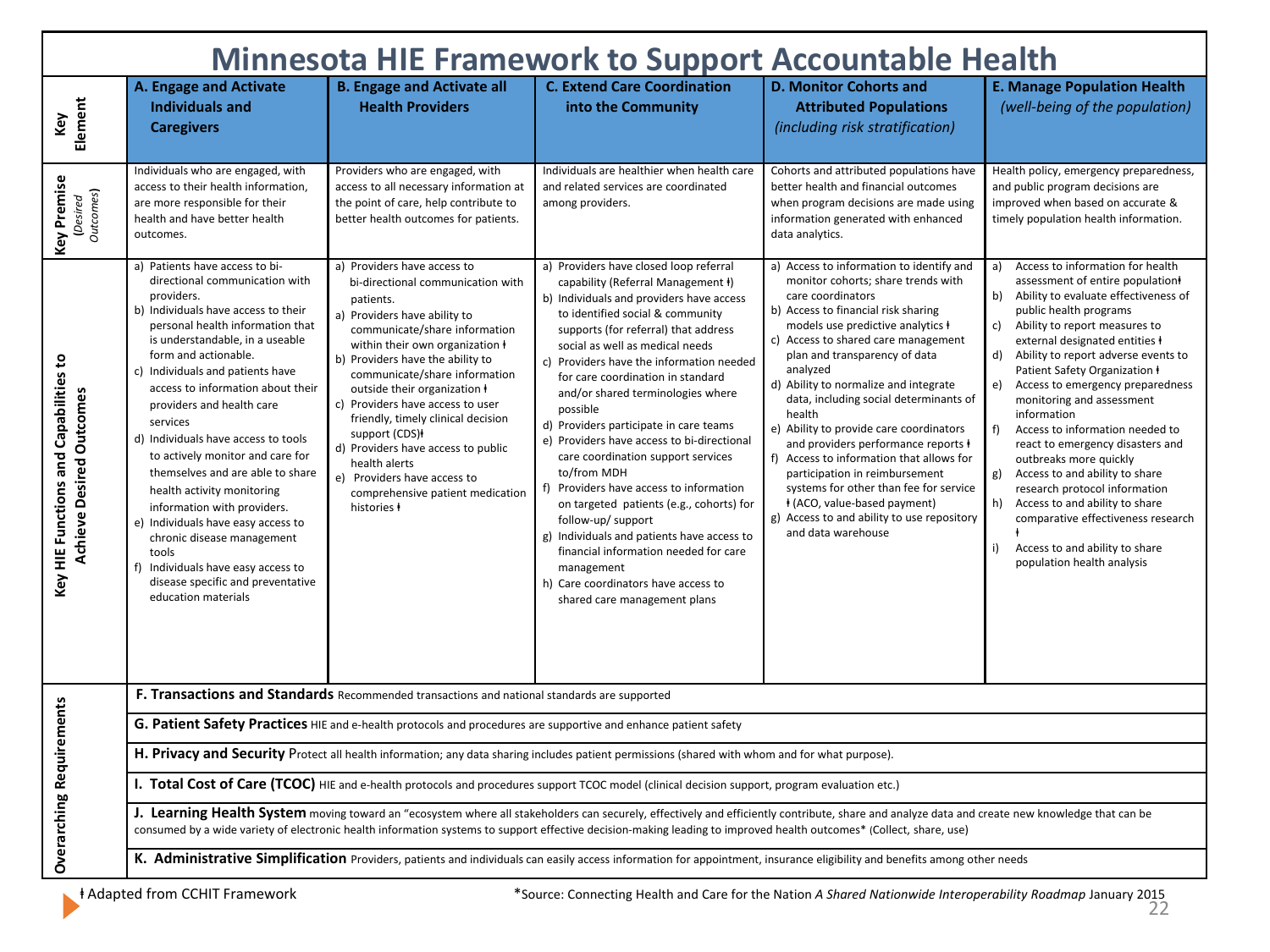# Minnesota HIE Framework to Support Accountable Health: A Checklist

#### *Key Element A***: Engage and Activate Individuals and Caregivers**

**Desired outcome: Individuals who have access to their health information are more engaged, more responsible for their health and have better outcomes**

|                                                                                                                                                | <b>Org</b> | Org | Org<br>3 | Org | Org |
|------------------------------------------------------------------------------------------------------------------------------------------------|------------|-----|----------|-----|-----|
| 1. Do patients have access to bi-directional communication with their<br>providers?                                                            |            |     |          |     |     |
| 2. Can patients access their personal health information in a way that is<br>understandable, useable and actionable?                           |            |     |          |     |     |
| 3. Do patients have access to information about their providers and health<br>care services?                                                   |            |     |          |     |     |
| 4. Do patients have access to tools to actively monitor and care for<br>themselves? Can they share this monitoring information with providers? |            |     |          |     |     |
| 5. Do patients have access to disease-specific and preventive education<br>materials including chronic disease management tools?               |            |     |          |     |     |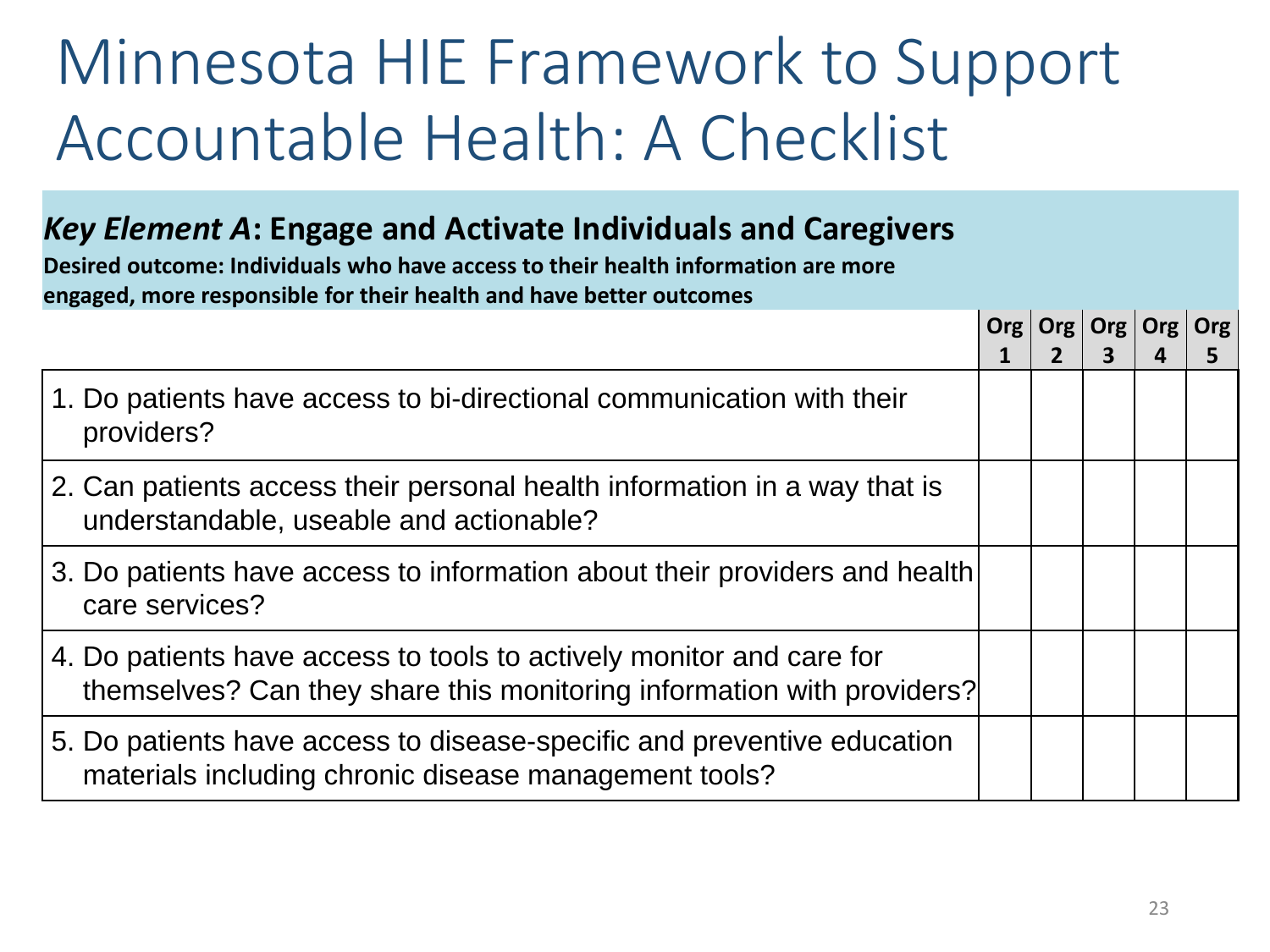# HIE barriers being addressed by Action Plan\*

- Minnesota HIE approach is not fully implemented
- Key transactions need to be prioritized (e.g., notification and alerting, care summaries) and supported statewide
- Selecting an HIE service provider is complicated by a rapidly evolving market
- There are challenges to HIE implementation (e.g., workflow)
- It is difficult to understand and execute legal and policy requirements (e.g., Minnesota privacy & consent)
- Establishing partner relationships/agreements is often difficult, time-consuming and costly
- There are competing organizational priorities
- *\* Action Plan developed by 2015-16 HIE Workgroup*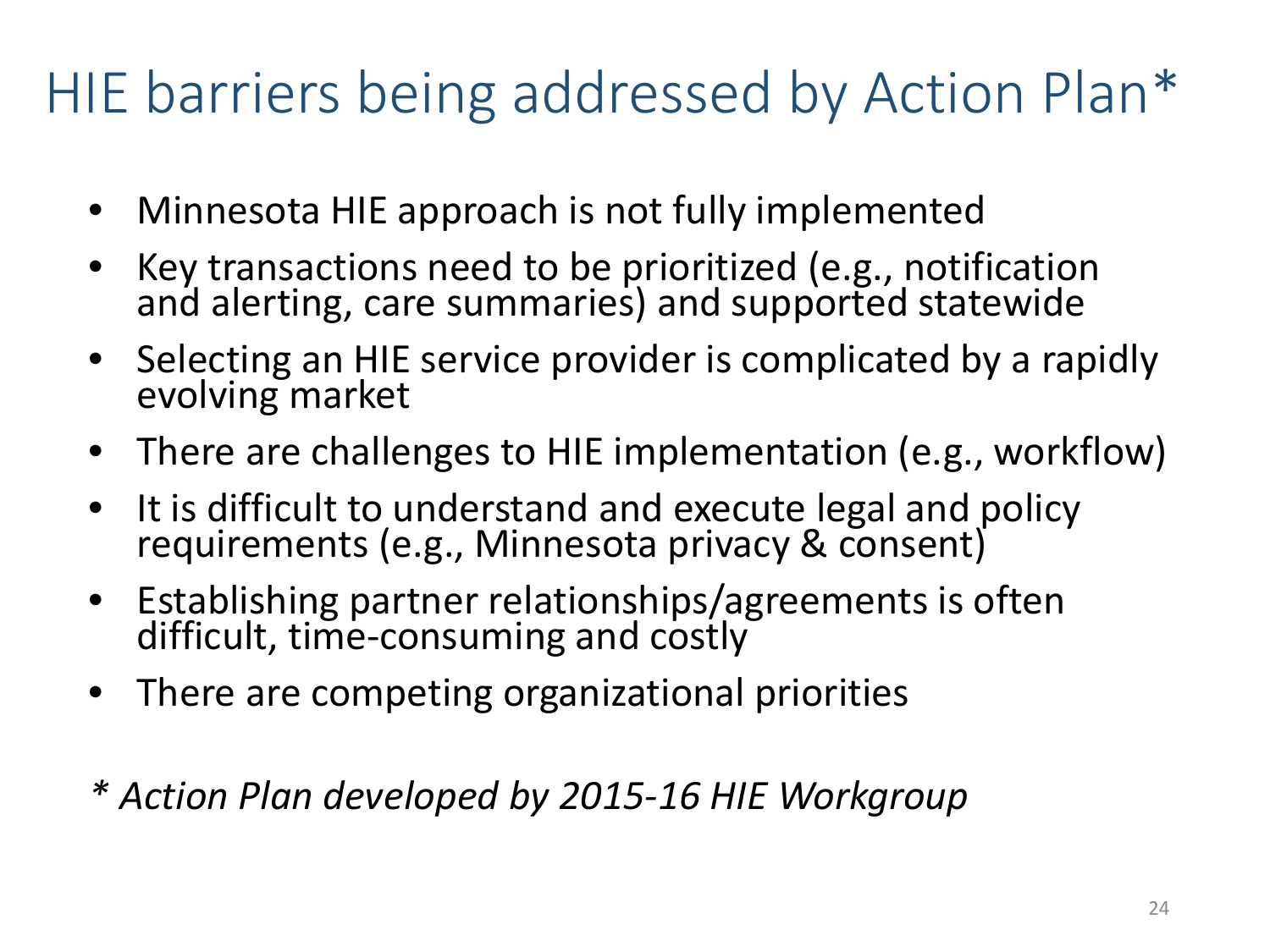## Call to Action-What Can You Do Now?

Subscribe to the Minnesota e-Health weekly update

<http://www.health.state.mn.us/e-health/>

- Participate in Minnesota e-Health Workgroups
	- HIE
	- Privacy and Security

<http://www.health.state.mn.us/e-health/wgshome.html>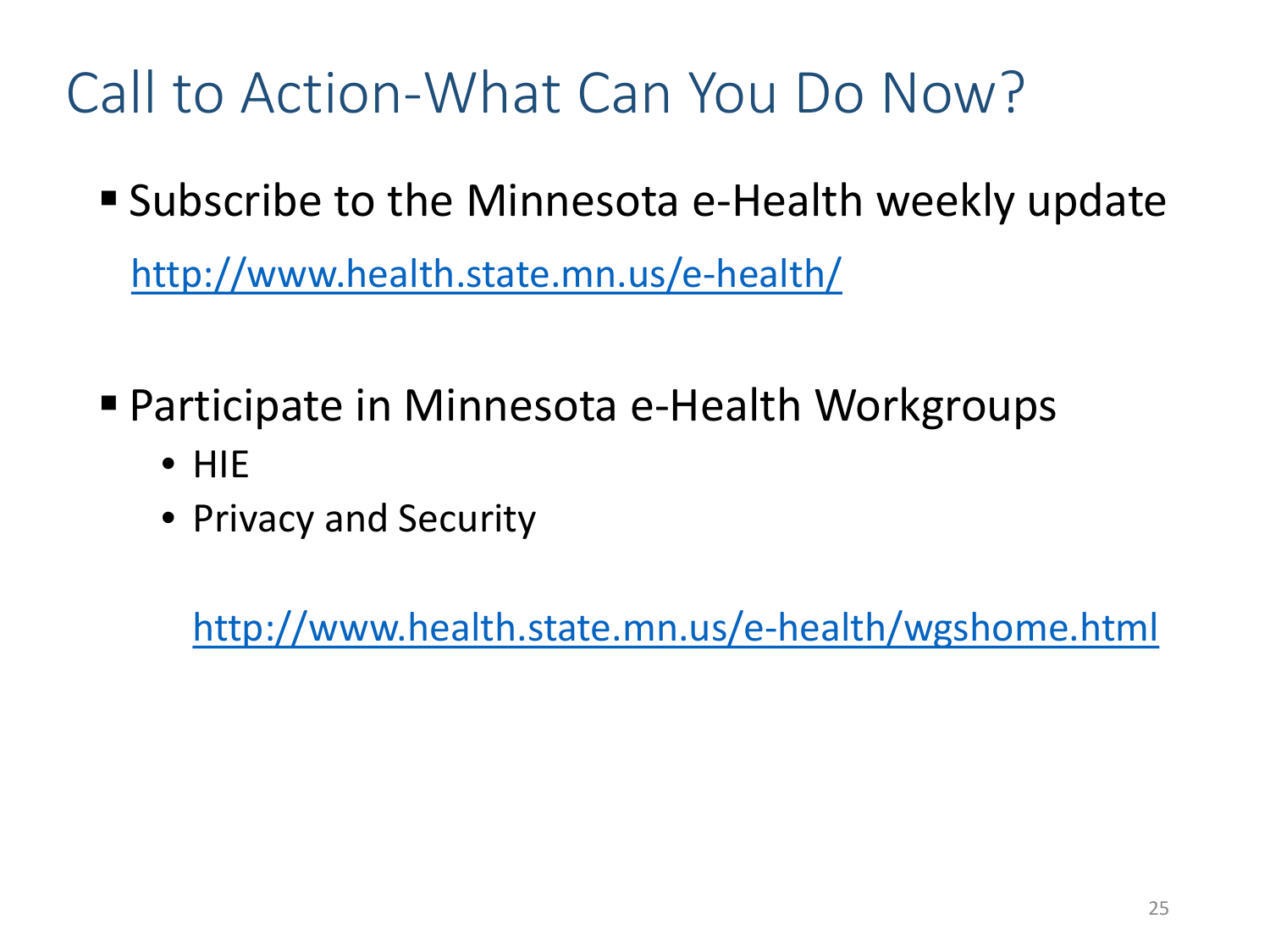2017 Minnesota e-Health Summit *Connectivity.Equity.Health.*

- l**Save the Date:** Thursday, June 15, 2017 Earle Brown Heritage Center Brooklyn Center
- The goal of the annual Minnesota e-Health Summit is to provide quality education about emerging national and state e-Health initiatives. In addition to hearing from internationally recognized e-Health leaders, attendees discuss policy issues, learn about the progress of innovative projects underway in Minnesota, and get progress reports that highlight statewide activities.
	- [http://www.health.state.mn.us/e-](http://www.health.state.mn.us/e-health/summit/index.html) health/summit/index.h[tml](http://www.health.state.mn.us/e-health/summit/index.html)